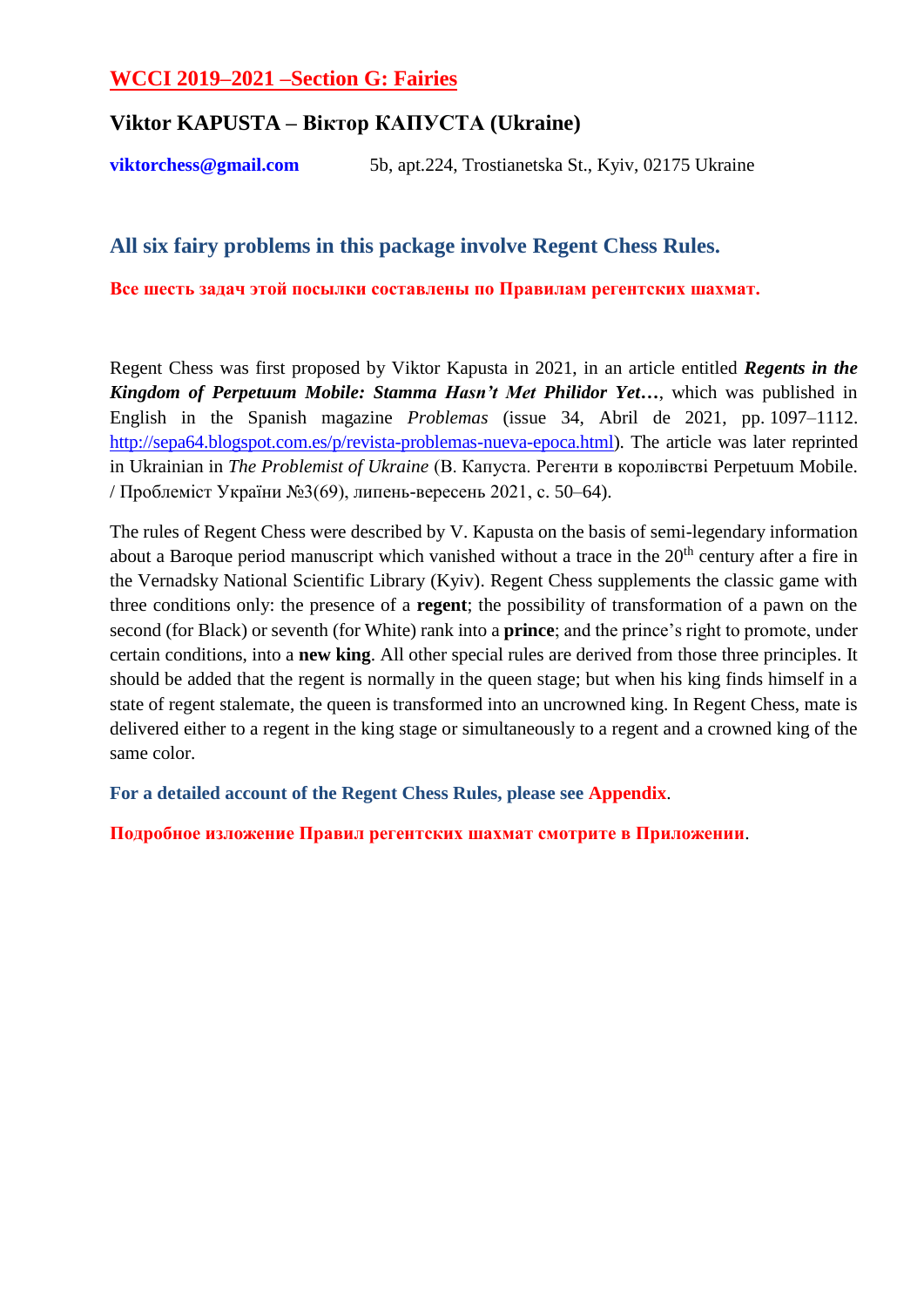Problemas, 2021 (v) *(Problemas, №35, Juli de 2021, p. 1129)*



 $1.$ **Sf7!** ~ 2.Qe1-f2[Qd5=Kd5/ g2=Pg2]#

In the first pair of variants, Black defends with selfpin:

**1…Kf3 2.Bd6[Qd5=Kd5/g2=Pg2]#** (and e.g. *2…Kd5–d4??* fails on account of diagonal pinning of the uncrowned king).

**1…Kf5 2.Qe1–e4[Qd5=Kd5/g2=Pg2]#** (*2.Kd5xe4??* fails because of the pinning of the uncrowned king on the 5th rank).

The second pair of variants features direct pinning after the annihilation of the pawn and the knight and the regent's transformation into the king stage through line-opening for white pieces and Black's regent selfstalemating:

**1…Qd5xс4 2.Ra4[Qc4=Kc4/g2=Pg2]#** (for example *2…Kc4–d5??* fails on account of the uncrowned king's pinning on the 4th rank).

**1…Qd5xf7 2.Rf8[Qf7=Kf7/g2=Pg2]#** (for example *2…Kf7–g7??* fails because of vertical pinning of the uncrowned king).

The problem demonstrates four finales with the pinning of the black regent in the king stage. REMARKABLY, THE MATE IS DELIVERED TO A PINNED PIECE, WHICH IS IMPOSSIBLE IN CLASSICAL CHESS. It should be noted that in the first pair of variants the black regent gets pinned in the queen stage; and after White's mating move he undergoes transformation – to be pinned in the king stage.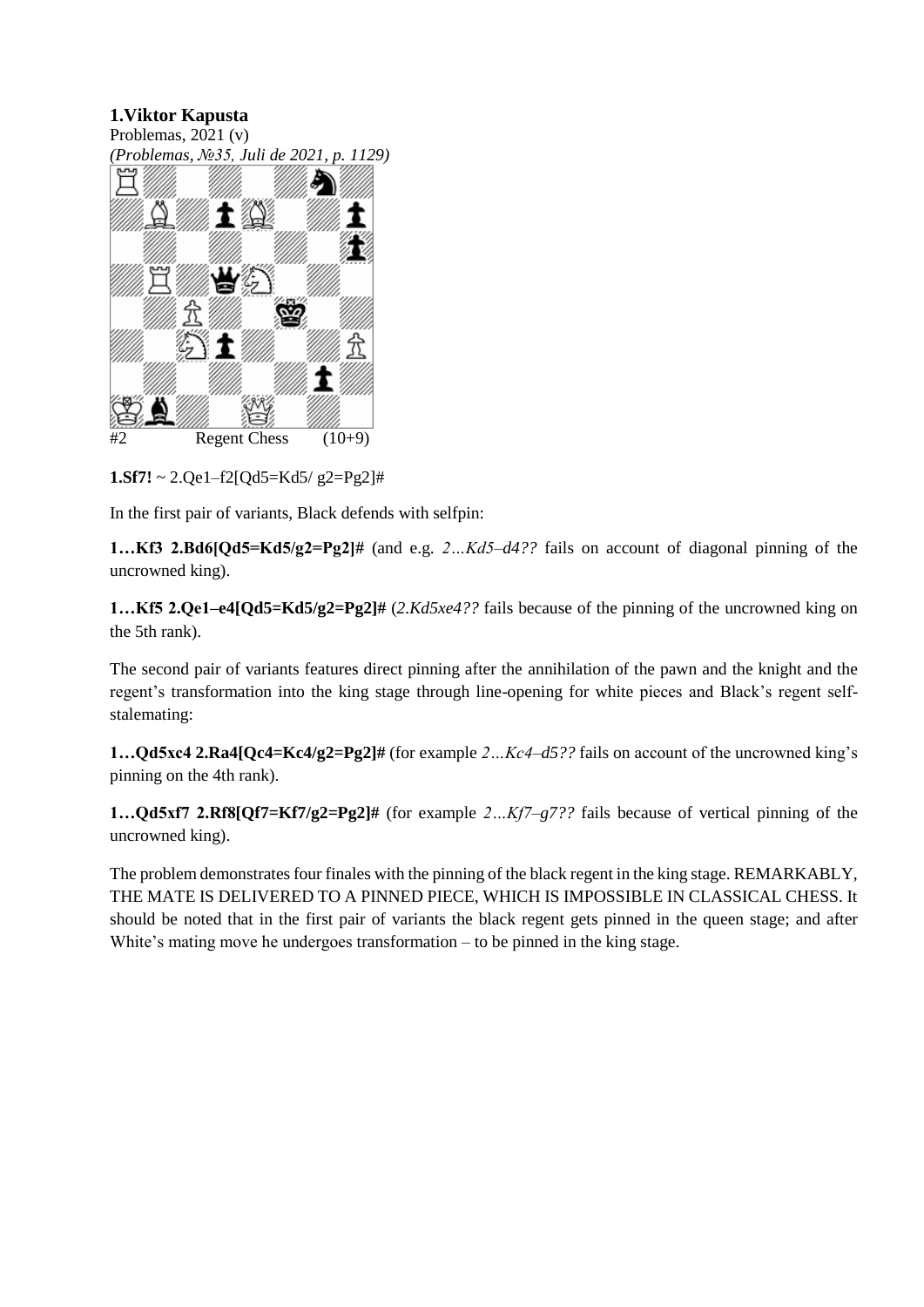

The problem illustrates the Phantom Flights' esthetic appeal.

**1.Qc2–b1!**  $\sim$  2.Sd6[Qh1=Kh1/a2=Pa2]# – with the Phantom Flight  $\lt q$ 6>. In the parallel variant,

1…Kg6 2.Sh8[Qh1=Kh1/a2=Pa2]# – **<f5>.**

The quartet of central plays creates two starflights of the black king after the blocking of remote squares:

**1…h4 2.Re5[Qh1=Kh1/a2=Pa2]#.** IMPOSSIBLE TO PLAY 2…Kg4(**<a>**)?? (No mate after *2.Rf4 [Qh1=Kh1/a2=Pa2]+?,* because *2…Ke6(c)[Kh1= Qh1/ Pa2=a2]!);*

**1…Rd7 2.Rf4[Qh1=Kh1/ a2=Pa2]#.** IMPOSSIBLE TO PLAY 2…Ke6(**<c>**)?? (No mate after *2.Re5[…]+?,* in view of  $2...Kg(4(a)[...]$ .

**1…Rxf7 2.Rb5[Qh1=Kh1/ a2=Pa2]#.** IMPOSSIBLE TO PLAY 2…Kg6( **<d>**)?? (No mate after *2.Qb1– f1[…]+?,* in view of *2…Kxe4(b)[…]!*);

**1...dxe3 2.Qb1–f1[Qh1=Kh1/a2=Pa2]#.** IMPOSSIBLE TO PLAY 2...Kxe4(<b>)??/ 2...Kg6?? (No mate after *2.Rb5[…]+?,* in view of *2…Kg6(d)[…]!).*

The third-type Regent Mates present 4 REMOTE PHANTOM BLOCKINGS which render the squares **<g4>, <e4>, <e6>, <g6>** inaccessible to the monarch. On Black's second move, the black king's PHANTOM STARFLIGHTS ARE DEMONSTRATED. The phantom starflights are aligned with the king's starflight moves in the dual-avoiding refutations. It is worthy of mention that the first and second pairs of central variants feature an interchange of refuting and phantom moves of the black king:

(a)  $\langle c \rangle$  – (c)  $\langle a \rangle \langle d \rangle$  (d)  $\langle b \rangle$  – (b)  $\langle d \rangle$ .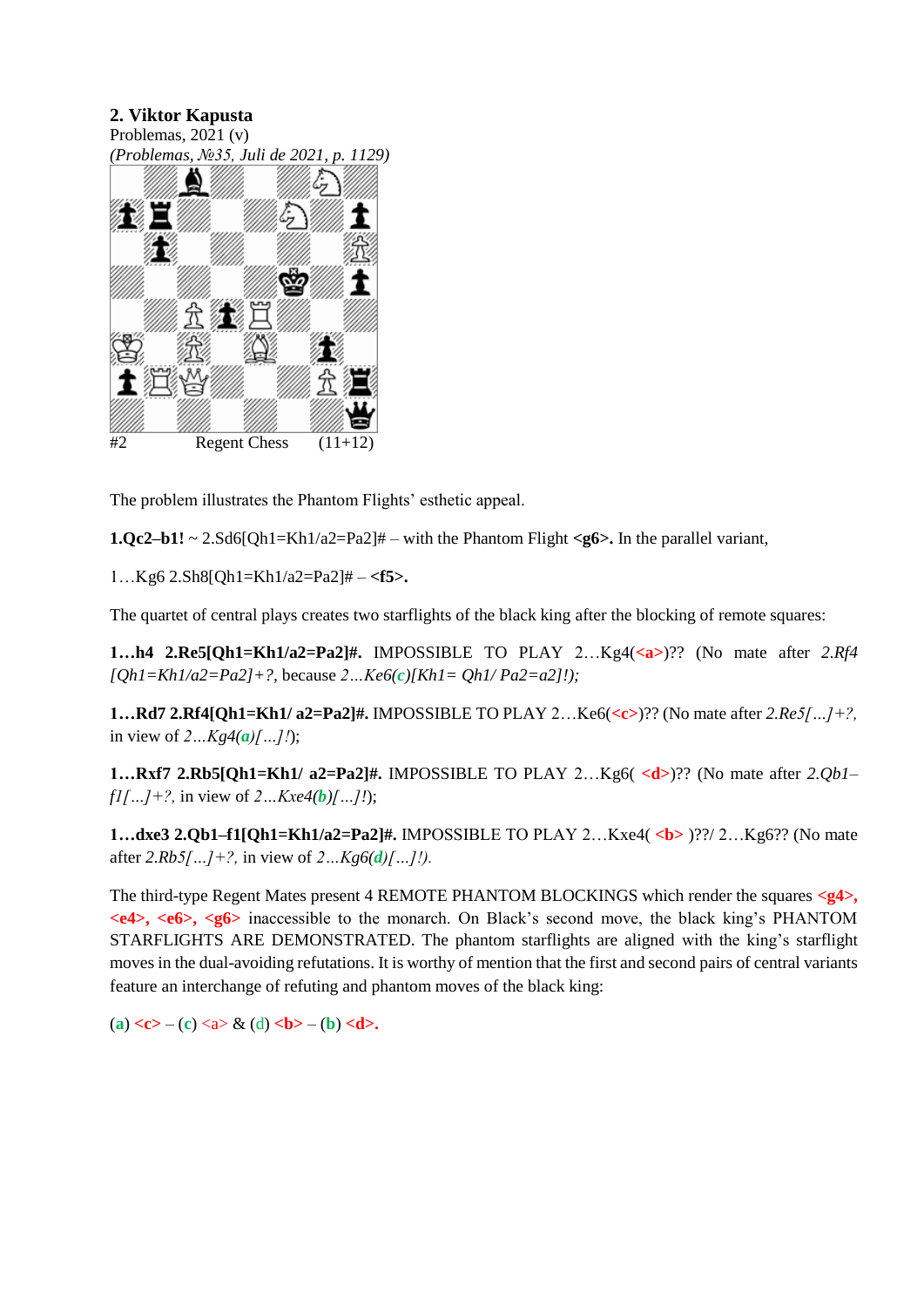

In this problem one can observe, quite unexpectedly, endgame-like draw motifs in the form of eternal engine – **PAT PERPETUUM MOBILE.**

1.Qe6?! ~ 2.Qe6–b3[Qd4=Kd4/d2=Pd2]# involving Phantom Flight **<c5>.**

1…Rg8! It appears that the rook move aims at guarding three flights of the white king at once – **g1, g2** & **e1** – with Regent Pat. Let us follow the transformation happening if White tries to implement the threat:

2.Qe6–b3[Qd4=Kd4/d2=Pd2– the white king is stalemated/Qb3=**Kb3** – and at the third stage of transformation the kings of the opponents will find themselves on adjacent squares, which is at odds WITH THE REGENT CHESS RULES]?? Thus, after the defense 1…Rg8! the threatening move became illegal! The right way to play is 2.Qe6–c6[Qd4=Kd4/d2=Pd2/ Qc6=Kc6]#!!

The same motif in Black's defense 1…Rg7! Avoiding another illegality pitfall, White responds: 2.Qe6– b6[Qd4=Kd4/d2=Pd2/Qb6=Kb6]#!!

In the second duo of variants, the regent's stages are changed on the squares **c6** & **b6**: 1…Rc6! – closing the horizontal line for the white **rook a6**, so that now the square **с5** will lose its phantom status in the threat. The right move is 2.Qe6xc6[Qd4=Kd4/d2=Pd2]#! Analogously, 1…Rb6! is met with 2.Qe6xb6 [Qd4=Kd4/ d2=Pd2]#! In this pair, we have ANTI-PHANTOM LINE CLOSING for the white rook.

To 1…Kb4xc5, White has prepared 2.Qe6–d5[Qd4=Kd4/d2=Pd2]# –with the Phantom Flight **<b4>.**

It appears, however, that all of the above is just an intriguing script for a try. It is refuted by **1…b5xa4!** (2.Qe6– c4[Qd4=Kd4/d2=Pd2]+?, because 2…Kd4xc4=Q[Pd2=d2]+!).

**1.Qg6!** ~ **2.Qg6–b1[Qd4=Kd4/d2=Pd2]#** – with the Phantom Flight  $\langle c5 \rangle$ . The attempt to play 2.Qg6– *c2[Qd4=Kd4/d2=Pd2]+?* fails because of *2…bxa4[Kd4=Qd4/Pd2=d2]!* In the parallel variant, the defense **1…Kb4xc5** is met with **2.Qg6–c2[Qd4=Kd4/d2=Pd2]#** – with the Phantom Flight **<b4>.** AT THIS POINT, the threat *2.Qg6–b1[Qd4=Kd4/d2=Pd2]+?* failed in view of the already familiar anti-phantom trick: *2…Rс6/Rb6[Kd4=Qd4/Pd2=d2]*!.

**1…Rg8!!** It appears that the rook's hideaway move prepares, in case the white queen opens the **g-**file, guard of the white king's three flights which we saw in the try play. In this case, however, the play takes a stunning twist. The threatening move 2.Qg6–b1 after the defense acquires a multistage tail of transformations that save Black. Let us take a look: 1…Rg8 *2.Qb1– check [Qd4=Kd4 – now a double check to Black /d2=Pd2 – the prince took control of the e1-square, stalemating the enemy king/Qb1=Kb1 – the white queen became an*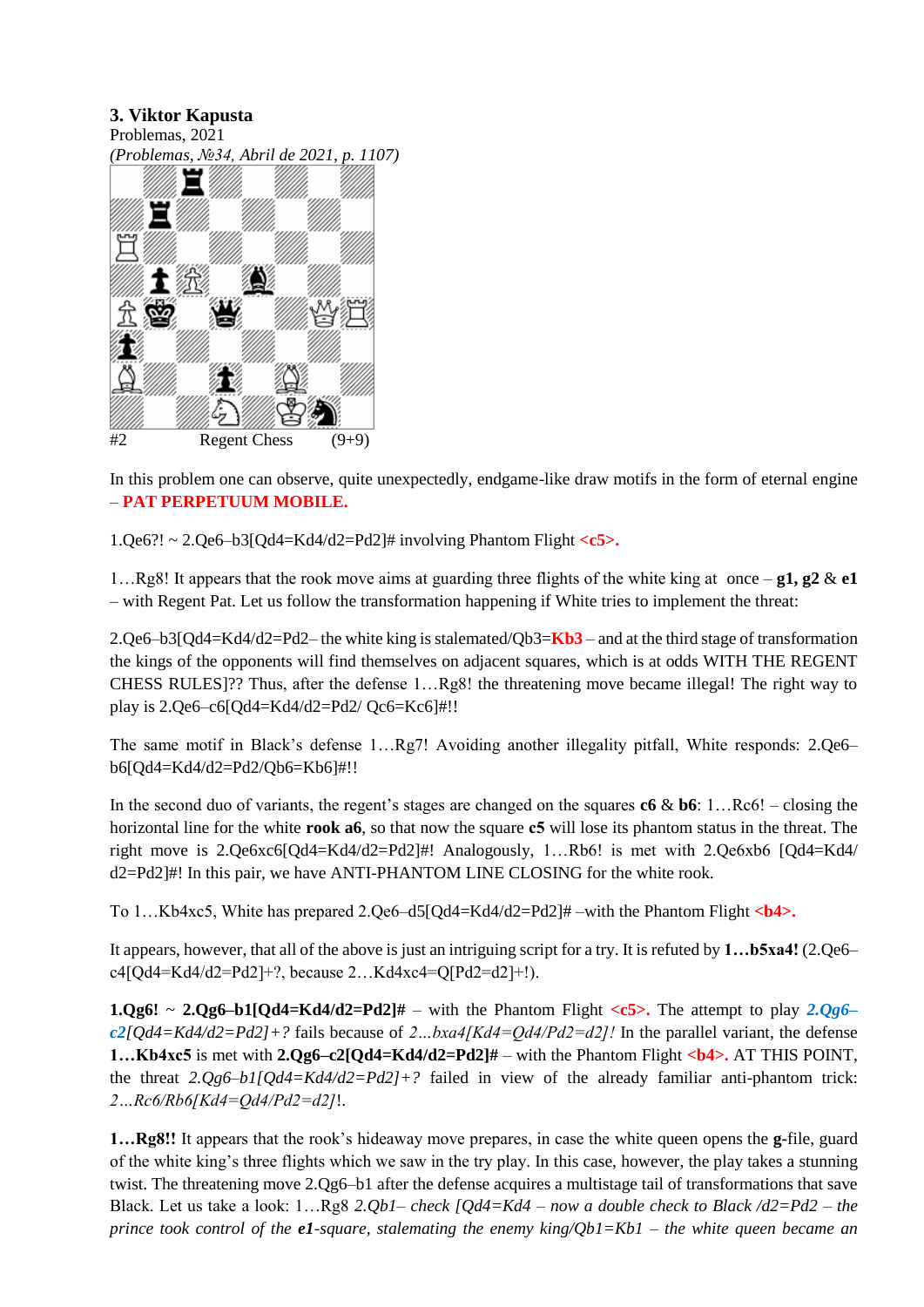*uncrowned king, putting an end to the attack on the king b4/Kd4=Qd4 – the black regent became a queen/Pd2=d2 – the prince became a sleeping pawn and stopped guarding the e1-square, unstalemating the white king/Kb1=Qb1 with check – the white regent is again in the queen stage and ready to checkmate, but subsequent forcible transformations prevent him from doing so/, and the transformations continue in a circle]?* What we see here is the phenomenon of **PAT PERPETUUM MOBILE** with Phantom Flight <c5>!! Let is once again look at those pieces – moving in a certain sense while standing still, sending ENDLESS IMPULSES to one another. The endless internal motion, which in Regent Chess amounts to A DRAW! (Remarkably, **2.Qg6–c2**[…]? again leads to a **PERPETUUM MOBILE** position without a phantom square).

Comprehending the defensive subtleties, White responds to **1…Rg8** with **2.Qg6– c6[Qd4=Kd4/ d2=Pd2/ Qc6=Kc6**]**#!!** Let us analyze that 4-stage move. After landing on **с6**, the white queen waited until the instant transformations – the black queen's transformation into king and the **d2-**pawn into prince – reached her, causing mandatory transfer to the king stage.

Black acts analogously in the variant **1…Rg7!!,** with a new hideaway and a new decelerated transformation of the regent in White's response: **2.Qg6–b6[Qd4=Kd4/d2=Pd2/Qb6=Kb6]#!!** And the erroneous *2.Qb1[…]?* again results to Black's rescue due to a **PAT PERPETUUM MOBILE**. (**2.Qg6–c2** […]? again leads to a **PERPETUUM MOBILE** position without a phantom square).

Thus, the solution features the same two defenses that appeared in the try (**1…Rg8** & **1…Rg7**), but the DEFENSIVE MOTIFS are changed: provocation of violation of the kings opposition prohibition is replaced with endgame-study-like rescue by means of the fairy type of pat. Interestingly, in this pair of variants one can see CROSS-STALEMATES – both in the internal motion of the eternal engine and in the mobile play.

The third duo of variants brings us back to the first pair in the solution. After the anti-phantom closing of the line for the white **rook a6**: **1…Rc6! 2.Qg6xc6[Qd4=Kd4/d2=Pd2]#!** & **1…Rb6! 2.Qg6xb6 [Qd4=Kd4/ d2=Pd2]#!** In both cases, THE REGENT'S STAGES ARE CHANGED on the mating squares **c6** and **b6** compared to the second pair of variants –the uncrowned king stage is changed to the queen stage. Also noteworthy is the thematic antithesis – the relationship between the anti-phantom closing by Black of the line for the white **Ra6** with opening by White of the line for the black **Rg8** & **Rg7** in the second pair of the postkey variants.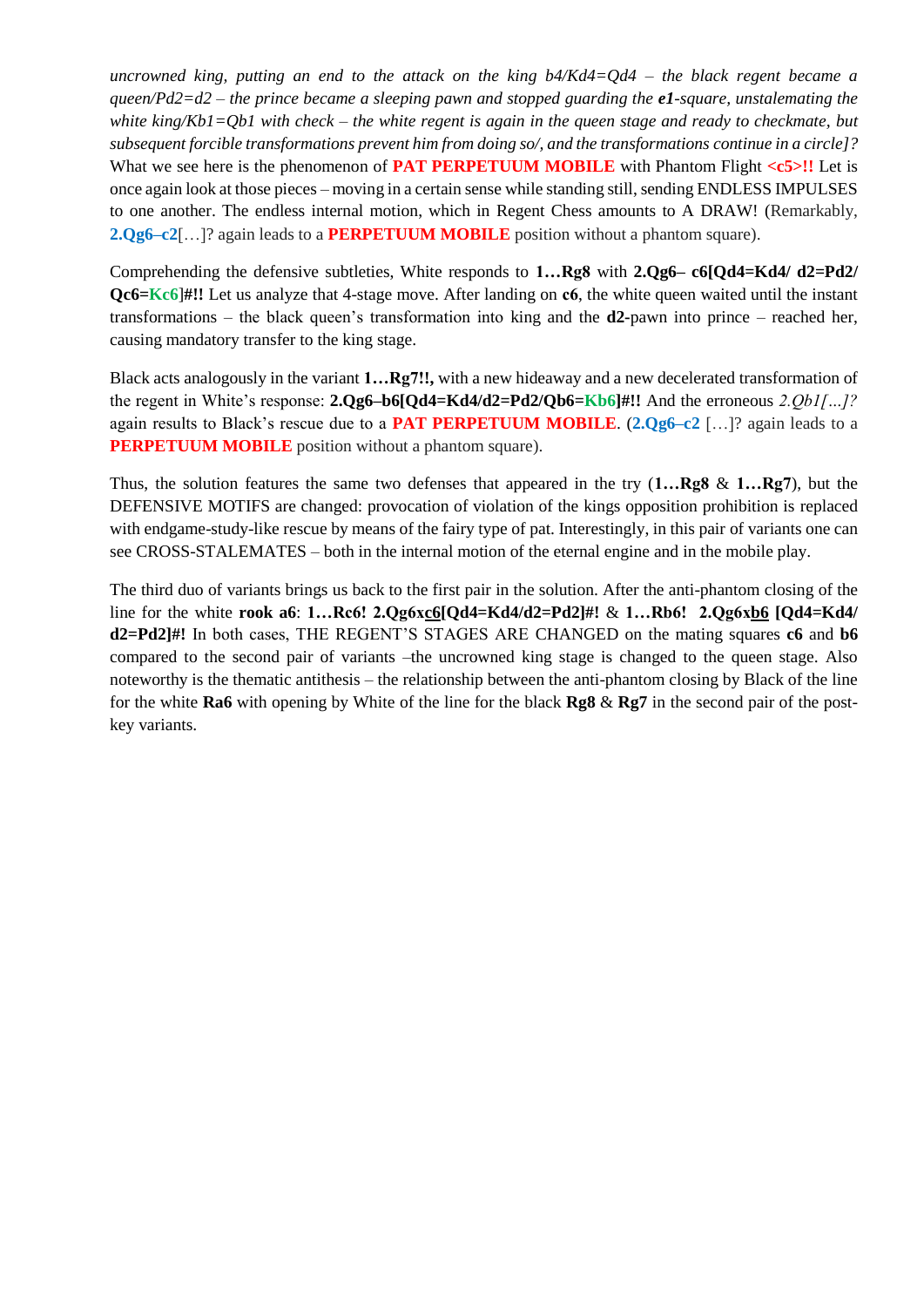Problemas, 2021 (v)

*(Problemas, №34, Abril de 2021, p.1109)*



In the try:  $1.Qh1$ !? ~  $2.Qh1-a8[Qd6=Kd6/e2=Pe2]$ # – the white queen's first move prompts her black counterpart to deliver counterchecks with regent stalemating.

1…Qd6xd1(**a**)[Qh1=Kh1]+ 2.Rd7(**B**)[Qd1=Kd1(**y**)/e2=Pe2/Kh1=Qh1(**X**)]**#!!** (Illegal to play *2.Re7[…]#??* with provision of flights for the black Ke8 against the background of White's selfcheck! – See **pp. 6.3.2 and 6.3.3 of the Rules**). Another attempt – *2.Be7[Qd1=Kd1/e2=Pe2/Kh1=Qh1]+?* – is refuted with *2…Kd1–d2!*

1…Qd6–d3(**b**)[Qh1=Kh1] – without check to the white regent! And White's quiet stalemating enables him to play 2.Re7(**A**)[Qd3=Kd3(**x**)/e2=Pe2/Kh1=Qh1(**X**)]#!! – with Phantom Flights **<d8>** & **<f8>**. (Now *2.Rd7[Qd3=Kd3/e2=Pe2/Kh1=Qh1]+?* fails because Black is saved with *2…Kd3–e3!).*

Black's attempt to stalemate the white king in a different way with check to the regent: 1…Qd6– d5[Qh1=Kh1]+ – results in White's stalemating with mate 2.Be7[Qd5=Kd5/e2=Pe2/Kh1=Qh1]#!! (*2.Re7[…]??* would be illegal now!).

But Black has a refutation up his sleeve: **1…Qd6xf4=K!**

In the post-key variants THE CHECKING ACCENTS ARE INTERCHANGED.

**1.Qf3!** – another way to prompt Black to countercheck in view of the threat 2.Qf3–a8[Qd6=Kd6/ e2=Pe2]#.

**1…Qd6xd1(a)[Qf3=Kf3]** – for the time being, without checks to the white regent! – **2.Re7(A)[Qd1=Kd1(y)/ e2=Pe2/Kf3=Qf3(Y)]#!!** (It would be erroneous to play *2.Rd7[Qd1=Kd1/e2=Pe2/Kf3=Qf3]+?* because of *2…Kd1–c1!*).

**1…Qd6–d3(b)[Qf3=Kf3]+** – this time with check! – **2.Rd7(B)[Qd3=Kd3(x)/e2=Pe2/ Kf3=Qf3(Y)]#!!** (Illegal to play 2. $Re7$ […]?). And another attempt  $-$  2. $Be7$ [Qd3=Kd3/e2=Pe2/Kf3=Qf3]+? – ends with a refutation in a typically Regent Chess way: *2…Kd3–c3[Qf3=Kf3]!!* – with stalemate to the white king.

**1…Qd6–d5[Qf3=Kf3]+ 2.Be7[Qd5=Kd5/e2=Pe2/Kf3=Qf3]!!** (It is illegal now to play *2.Re7[…]??*).

In the additional play  $1...$ Qd6–b8=K [e2=Pe2] 2.Qf3–b7#

Remarkably, in this problem Black's defenses involving forcible regent stalemating lead to crosschecks and cross- stalemates. Here, CHANGE OF PLAY BECOMES BIFURCATED. Defenses **a** & **b** are followed by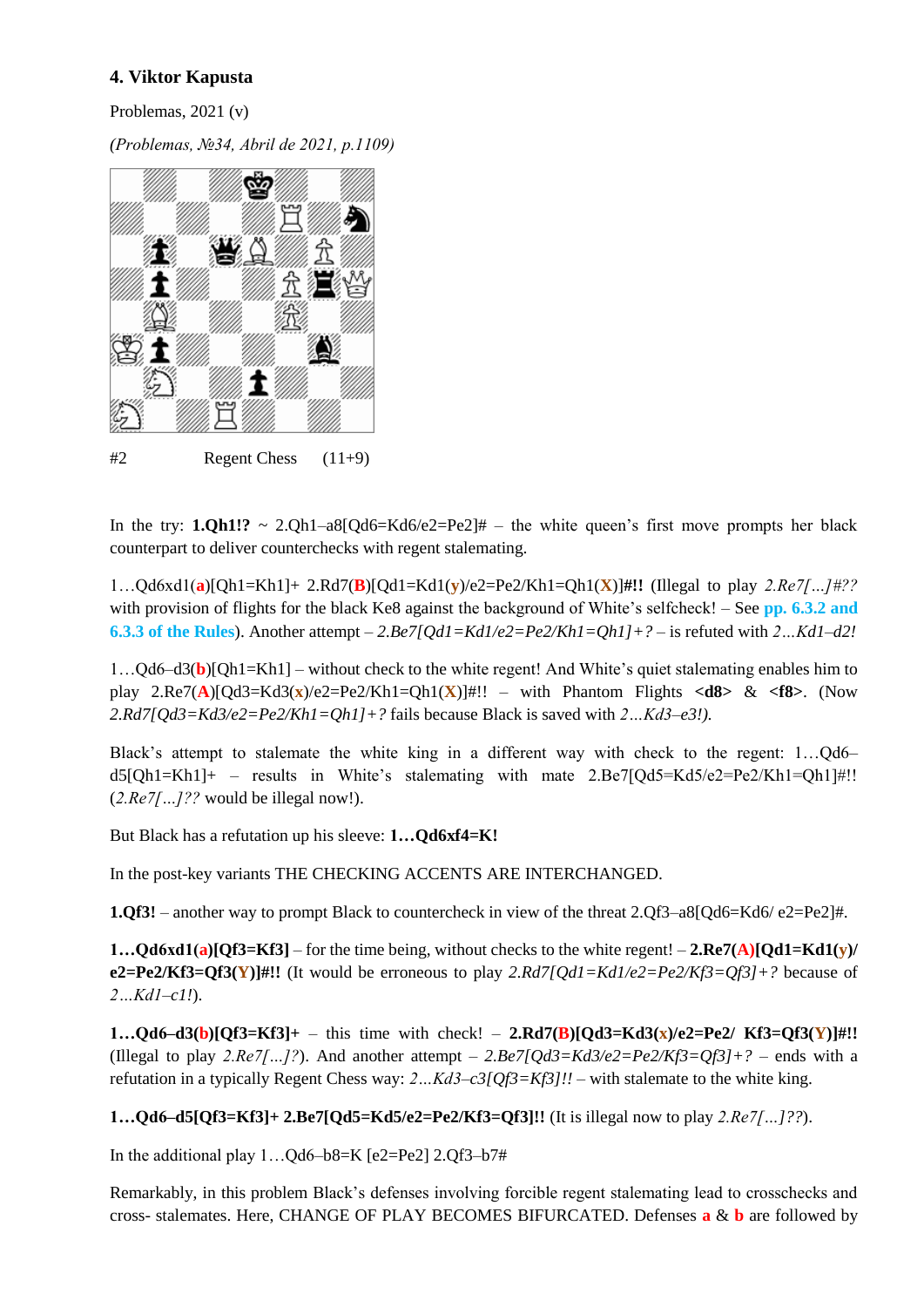interchange of White's mobile stages **A** & B. However, since characteristic Regent Chess moves contain multistage ransformational parts enjoying equal rights within complex moves, we can also trace links between other transformation stages. The black stages **x** & **y** give rise to White's final transformations **X** & **Y** with certain signs of change "a la Rukhlis" and simple change. Analogous links also emerge in the other pair – between the defenses **a** & **b** and White's stages **X** & **Y**. Summing up, what we have here is a PECULIAR REGENT CHESS FORM OF ZAGORUIKO.

In this problem, one can also see a change of refutations by regent moves in dual avoidance based attempts *(2.Be7? 2…Kd2! & 2.Be7? 2…Kc3!!; 2.Rd7? 2…Ke3! & 2.Rd7? 2…Kc1!).*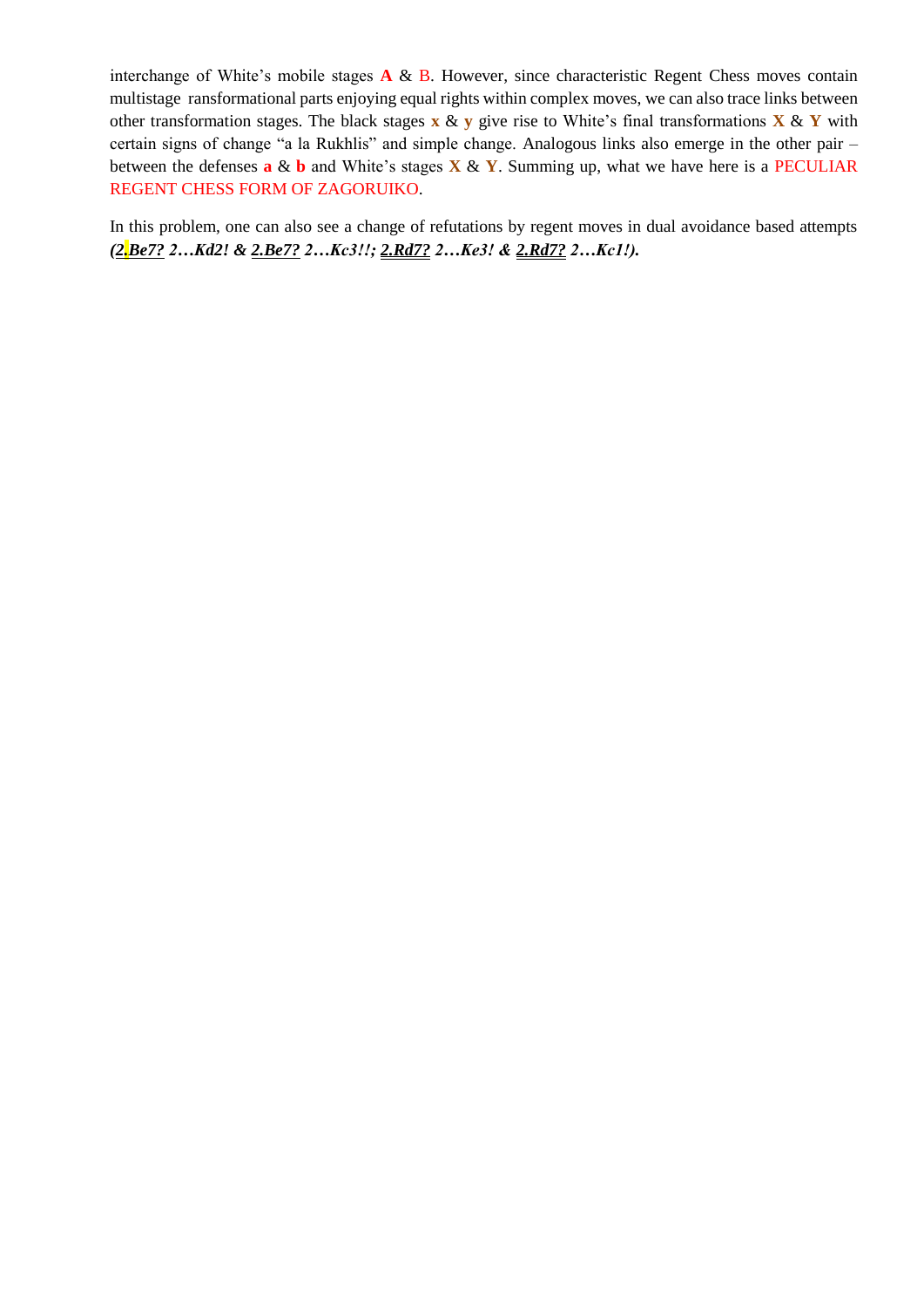Problemas, 2021





It is clear that in the initial position of the problem the regents are the unstalemated kings on the  $7<sup>th</sup>$  rank. On the **f**-file, the vertical vector of a Regent Battery can be seen. Let us now watch the formation and concerted closing and opening of the second, horizontal vector, which is required for Regent Mate of second type.

In an effort to unguard the **f**-file, Black leads his knight away:

**1.Sc7! d6xc7=P**, reaching a pawn-prince position**, 2.Bc6**, interfering with the Rc2, **2…Pc7–c8=K[–Kf3/ Kf7=Qf7]#!** (*2.Rd8[Kf7=Qf7/Pc7=c7]?,* hoping for *2…Pc7xd8=K[–Kf3]??*, failed because it is illegal to make a move with the pawn at this point. Also, *2…Kxe3+??* is unplayable in view of illegality of mate to the crowned king alone, while a double attack by the queen is prevented by the closing of the seventh rank by the **pawn c7**).

**1.Se7! d6xe7=P 2.Rc6,** interfering with the Ba4, **2…Pe7–e8=K[–Kf3/Kf7=Qf7]#!** (*2.Rd8[Kf7=Qf7/ Pe7=e7]?* failed on account of illegality of the capture of the rook on White's next move: *2…Pe7xd8=K [–Kf3]??* It is also illegal to play *2…Kxe3??,* because the seventh rank was closed for the white queen by the **pawn e7**).

**1.Sb6! d6–d7=P 2.Bd6**, interfering with the Rd3**, 2…Pd7–d8=K[–Kf3/ Kf7=Qf7]#!** (after *2.R/Sc8?,* in view of the additional guard of the **c8-**square, *2…Pd7xс8=K[–Kf3/Kf7=Qf7]??* is unplayable, thus completing the triad of illegal promotions of the pawn-prince by diagonal moves as an alternative to the triad of his final vertical moves in the solution. After *2.Rd6/d1[Kf7=Qf7]?* it is illegal to play *2…Kxe3??* because of the closing of the seventh rank by the **pawn d7**).

In the black-and-white single piece mechanism, the horizontal wing of the Regent Battery is formed three times. First the line **f7–a7** is closed by the white pawn-prince, and then he opens the line with promotion to a new monarch, which in unison allows White to clear by way of annihilation the vertical line **f7–f1** and deliver model Regent Mates. In this example, in addition to two frontal batteries, the diagonal battery vector also comes to life – with the guard by the white Bg4 of the **e2**-square next to the crowned king.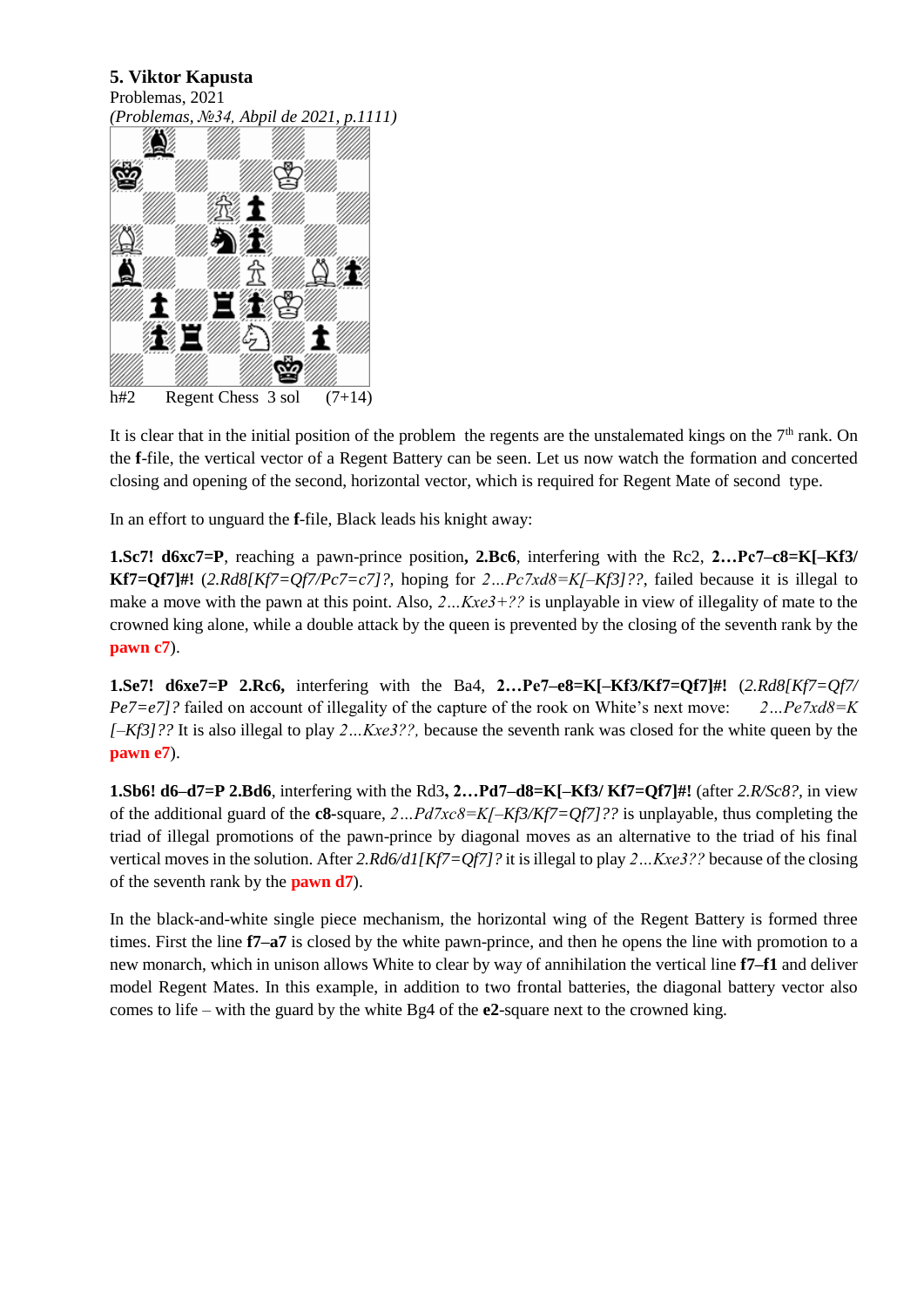Problemas, 2021



In the problem, the unstalemated **Ka6** is a regent in the king stage.

**1.Pe2xd1=K[–Ka1/Ka6=Qa6** – the white king is stalemated**/Qh7=Kh7/ f7=Pf7]! Pf7–f8=K[– Kb8 / Kh7=Qh7]! 2.Re2 Qb1#**  $(I...Pf7xe8=K[-Kb8/Kh7=Qh7]$ ? – and  $2.Re2+$  ? fails on account of check to the new white monarch).

**1.Pe2xf1=K[–Ka1/Ka6=Qa6/Qh7=Kh7/f7=Pf7]! Pf7xe8=K[–Kb8/ Kh7=Qh7]! 2.Rf2 Qh1#** (*1…Pf7–f8=K [–Kb8/Kh7=Qh7]?* – and now *2.Rf2+?* is no good because of check to the white king).

Black-and-white synthesis of promotions of pawn-princes against the background of dual avoidance. At first, the white pawn was sleeping – and acquired the right to move only after the black prince's entry into play. In each of the solutions, the first moves of pieces consist of 10 black-and-white stages. In the finales, model mates to two promoted kings are presented.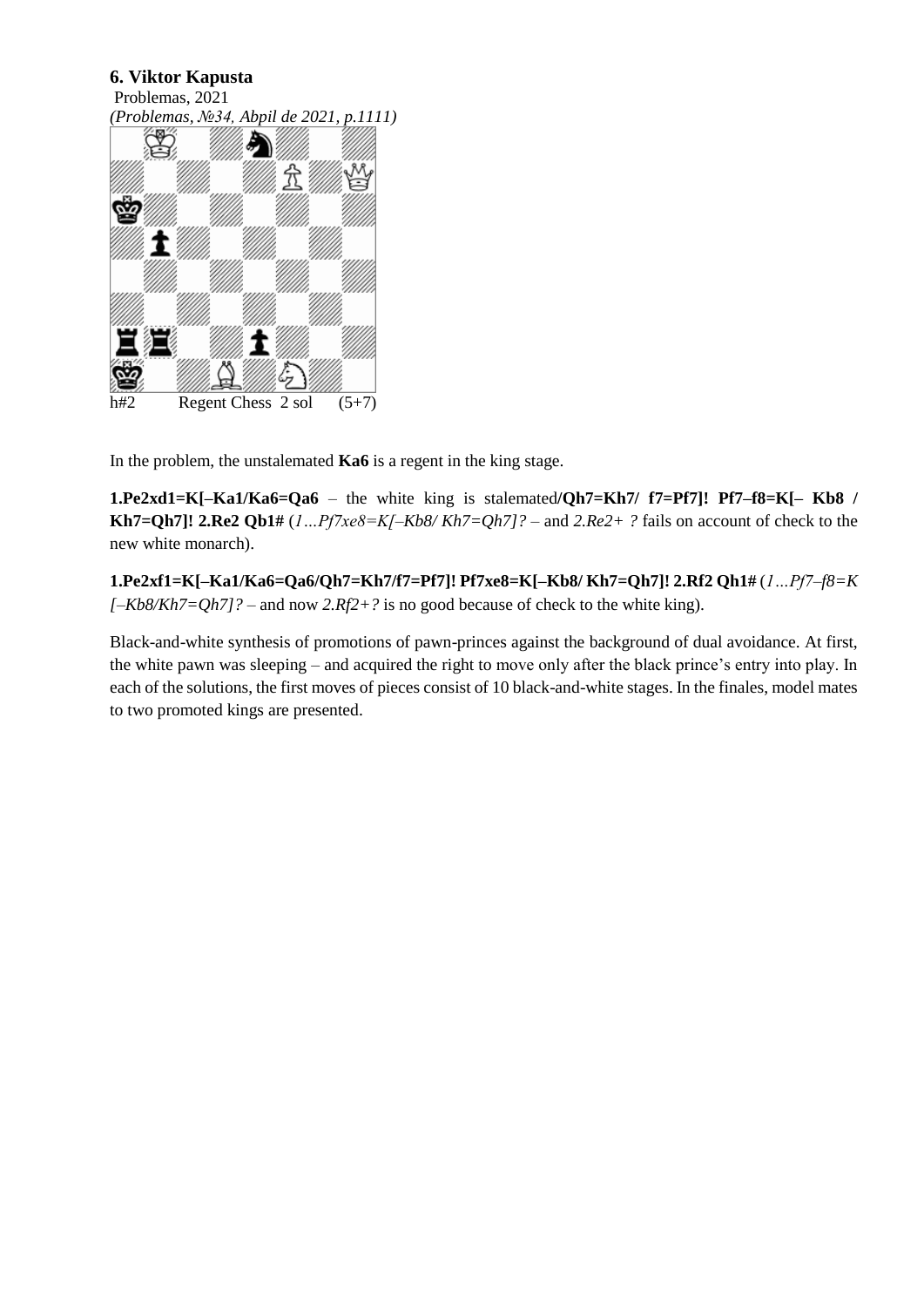# **Appendix**

## **Regent Chess Rules with examples and comments**

**1.** IN REGENT CHESS, THE PIECE 'REGENT" EXISTS IN TWO STAGES: AS KING (UNCROWNED) AND AS QUEEN. The specific stage of the regent is determined by the circumstances specified below. Let us explain the first three positions –**1a, 1b, 1c**– left by the Kyiv anonym to posterity. **Diagram 1a**



**1.1.** In the initial position (**1a**), the white and black regents are in the stage of uncrowned kings (Kd1/Kd8) staying on the squares occupied by the queens in classical chess. FOR CONVENIENCE, A REGENT IN THE UNCROWNED KING STAGE CAN BE REFERRED TO SIMPLY AS REGENT; AND A REGENT IN THE QUEEN STAGE, SIMPLY AS QUEEN. Accordingly, in chess notation a regent will be designated as **K** and a queen as **Q**. Same-colored regent and crowned king will be differentiated in notation on the basis of their coordinates. A regent in the uncrowned king stage makes non-capturing and capturing moves like the king does; he can be checked and mated. He cannot be captured; nor can he be placed on a square adjacent to the opponent's king or regent (the opposition rule). Under certain circumstances, he can castle (see **p. 9** of the Rules). A regent in the queen stage acts as a queen in classical chess.

**1.2.** THE STAGE OF A REGENT IS ALWAYS RELATED TO THE STAGE OF HIS KING. A REGENT PERFORMS THE KING'S FUNCTION IN TWO CASES: WHEN HIS KING IS IN A STATE OF REGENT PAT (see below, p. 1.2.1 of the Rules) AND WHEN HIS KING IS IN CHECK (see below, **pp. 2.1 and 2.2**).

**1.2.1**. THE CONCEPT OF REGENT PAT (abbreviation **RP**). A regent stays in the uncrowned king stage as long as his crowned king remains in the state of Regent Pat, that is, LOCAL PAT, when the crowned king, while not being in check from the other side, has no flight next to him, while his other pieces can be capable of moving. A Regent Pat is established regardless of which side is to move. White and Black can simultaneously be in a Regent Pat state, as shown in the initial position on Diagram **1a**. (Below, the terms "pat" and "stalemate" will be used as equivalents.)

**1.2.2.** A REGENT'S DIRECT AND REVERSE TRANSFORMATION. TWOSTAGE AND MULTISTAGE COMPLEX MOVES:

**Diagram 1b**



**1.2.2.1.** As soon as a king loses the Regent Pat stage, this is immediately followed by his regent's transformation to queen. SUCH TRANSFORMATION IS CALLED DIRECT. On Diagram **1b**, after the starting pawn moves  $-1.14$ [Kd1=Qd1] & 1... $d5$ [Kd8=Qd8] – as a result of REGENT SELFUNPAT, the white and black regents entered the queen stage. The pawn move and the regent's immediate transformation to queen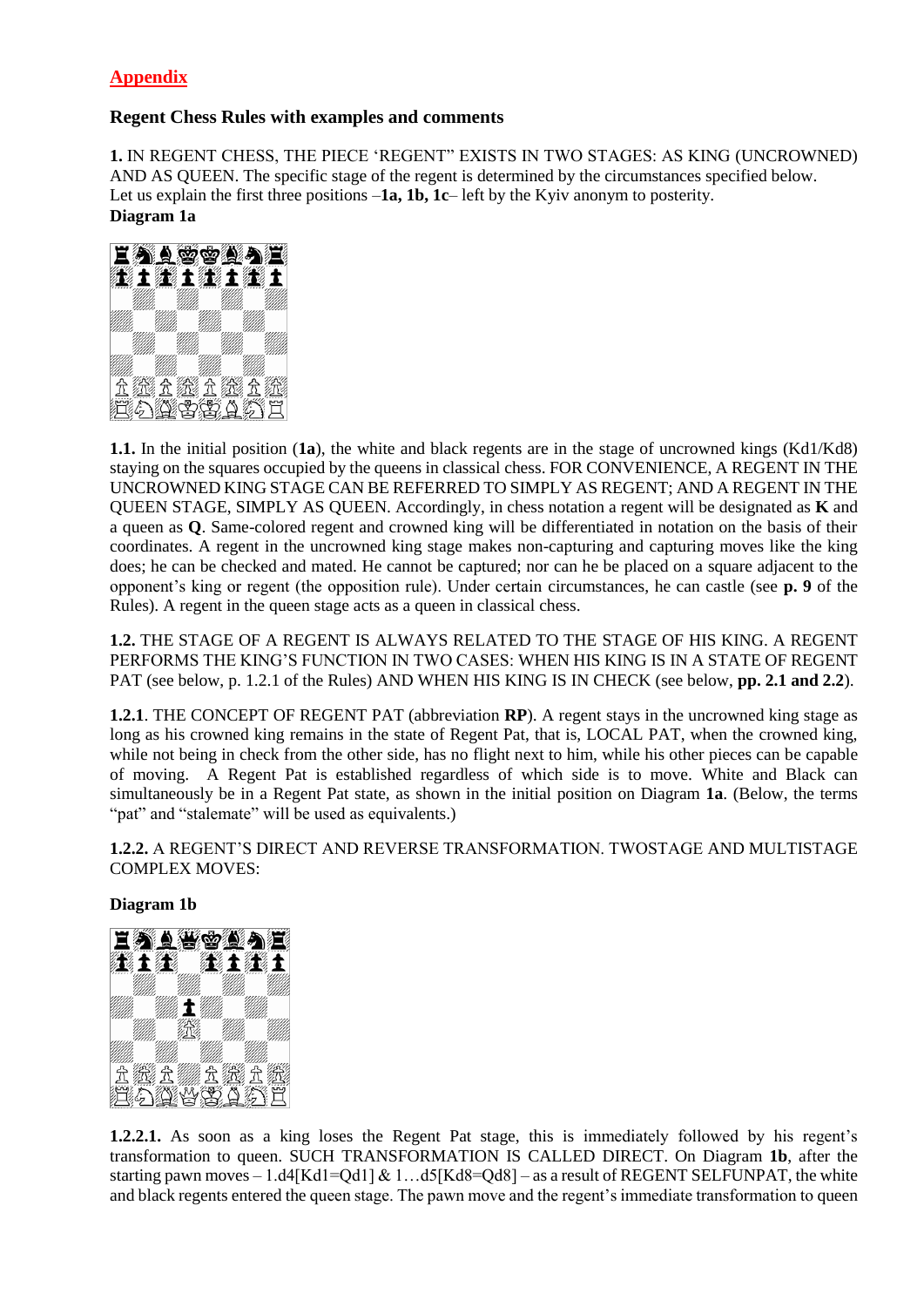(indicated by notation in square brackets) are regarded as ONE COMPLEX MOVE WHICH CONSISTS OF TWO CONSECUTIVE STAGES: MOBILE AND TRANSFORMATIONAL(with internal dynamics).

*It should be noted that two-stage moves also occur in classical chess, where castling and pawn move to the edge rank with promotion to any piece consist of two stages. (To avoid a theoretical discussion, we will consider ordinary captures of any unit to be single-stage moves.)*

**1.2.2.2.** In Regent Chess, MULTISTAGE MOVES are also possible. Remarkably, the transformational stage can consist of consecutive transformations of the two sides, as shown in the examples below (in particular, see **Example 1, p. 4.3 and Examples 1–3, p. 6.3.**1 of the Rules). REGARDLESS OF THE NUMBER OF CONSECUTIVE TRANSFORMATIONS, ALL OF THEM CONSTITUTE A SINGLE MOVE. A COMPLEX MOVE IS DEEMED TO HAVE BEEN COMPLETED ONLY WHEN ALL TRANSFORMATIONS REQUIRED IN THIS CASE HAVE COME TO AN END. ONLY AFTER THE COMPLETION OF ALL TRANSFORMATIONS OF A COMPLEX MOVE THE OPPONENT WILL HAVE THE RIGHT TO RESPOND WITH HIS NEXT MOVE. NO MATTER HOW MANY STAGES A COMPLEX MOVE CONSISTS OF, THE RIGHT TO MOVE IS ALWAYS TRANSFERRED FROM THE PERFORMER OF THE MOBILE STAGE TO HIS OPPONENT.

#### **Diagram 1c**



**1.2.2.3.** THE REVERSE TRANSFORMATION OF A REGENT IS HIS TRANSFORMATION FROM THE QUEEN STAGE TO THE UNCROWNED KING STAGE. It is shown on Diagram **1c**. In this position, the uncrowned kings merged after the moves 2.Bd2[Qd1=Kd1] **(RP**) & 2…Bd7[Qd8=Kd8] (**RP**).

**1.2.3.** A regent's reverse transformation can be implemented in several ways. IN PARTICULAR, BY MEANS OF A MOVE DIRECTLY TAKING THE FLIGHT(S) OF THE OPPONENT'S KING UNDER CONTROL, OR THROUGH ELF-PAT BY BLOCKING A FLIGHT ADJACENT TO THE OWN KING, OR BY OPENING A LINE FOR ENEMY PIECE(S) TO THE OWN KING'S FLIGHT(S).

#### **Diagram 2**



Example 1. On Diagram **2**, the black king's state of Regent Pat and the accompanying transformation of the black queen into regent occur after the move 1.Qh7[Qg2=Kg2]+, when the white queen undertakes a rank attack to take the opposing king's flight b7 under control. (An example of taking several flights of a king under control at once is presented in **p. 1** of the Rules.)

Example 2. On Diagram **2**, the transformation of the white regent (unlike the examples in **p. 1.2.2.3** of the Rules) is performed by the movement of the regent itself, which results in SELF-PAT THROUGH SQUARE-BLOCKING: 1.Qh1–b1=K (**RP**).

Example 3. Diagram **2** demonstrates the black regent's transformation through SELF-PAT DUE TO LINE OPENING: 1…Qg2–g8=K **(RP**).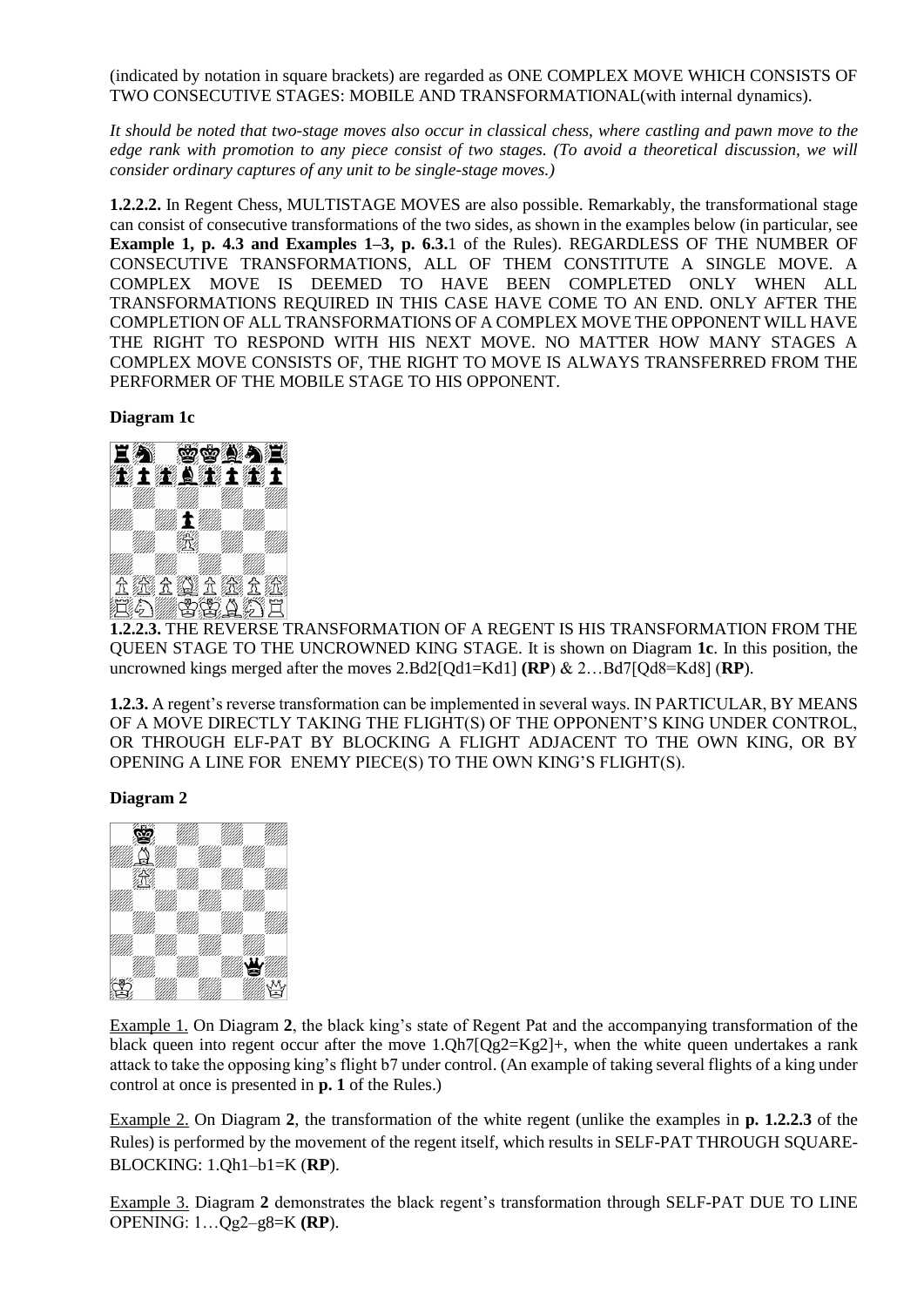Example 4 on Diagram **2** FEATURING SELF-PAT OF THE BLACK KING requires a more detailed comment. Let us find out what sort of transformation results from the move  $1...Og2-c2$ […]. At first sight, White could find himself in an **RP** state after this move. However, as soon as the black queen leaves **g2** on her way to **c2** in order to stalemate the white king, the diagonal to **b7** for the white **Qh1** is opened and the pat of the black king takes effect immediately; therefore, the black queen lands on **c2** as an uncrowned king who in this position is unable to stalemate the white **Ka1**. And so, the result is  $1 \dots Qg2 - c2 = K$ .

Example 4а is an antithesis to the previous case. IF WHITE PAWN **A2** IS ADDED ON DIAGRAM **2,** then the move from Example **4** implements WHITE'S REGENT PAT. 1…Qg2–c2[Qc2=Kc2/ Qh1=Kh1/Kc2=Qc2]. In reality, this move should be written in a shorter way: 1…Qc2[Qh1=Kh1], omitting the intermediate VIRTUAL TRANSFORMATION of the black queen.

**1.3.** A REGENT'S DIRECT AND REVERSE TRANSFORMATIONS CAN OCCUR AN UNLIMITED NUMBER OF TIMES. Apart from a regent's transformation into an uncrowned king immediately after Regent Pat, a regent, as shown in the Rules below, enters the king stage during a Regent Check (**pp. 2.1 and 2.2**), Regent Mate of second type (**p. 3.2**) and Regent Mate of third type (**p. 3.3**).

**1.4.** A regent can find himself IN A POSITION OF COMPLETE PAT, TOGETHER WITH HIS KING, WHEN ALL THE PIECES OF HIS SIDE AS WELL AS THE KING AND THE REGENT ARE IMMOBILE.

### **Diagram 3**



Example 1. On Diagram **3**, it is possible to play: 1.Qb4–d6[Qa8=Ka8], complete pat. (A special case – stalemate in the form of PERPETUUM MOBILE PAT – is discussed in **p. 8** of the Rules.)

**2.** REGENT CHECK. ONGOING COMMUNICATION IS MAINTAINED BETWEEN A KING IN CHECK AND HIS REGENT.

**2.1.** IF A CROWNED KING IS GIVEN SINGLE CHECK WHILE HIS REGENT IS IN THE QUEEN STAGE, THE REGENT IMMEDIATELY UNDERGOES REVERSE TRANSFORMATION; BUT DEFENSE AGAINST THE CHECK BY A PIECE (PAWN) CLOSING THE ATTACK LINE RESULTS IN HIS INSTANT DIRECT TRANSFORMATION TO QUEEN.

#### **Diagram 4**



Example 1. On Diagram **4**, the single check 1.Qb1–e4[Qh8=Kh8]+ with the black regent's reverse transformation can be repelled in two ways by a knight move: 1…Sc6[Kh8=Qh8] & 1…Sb7[Kh8=Qh8] with Black's direct transformation.

Example 2. However, on Diagram **4** defense against the check 1.Qb1–e4[Qh8=Kh8]+ by the king's move to the available flight 1…Ka7 results in Black's Regent Pat, with Kh8 remaining an uncrowned king.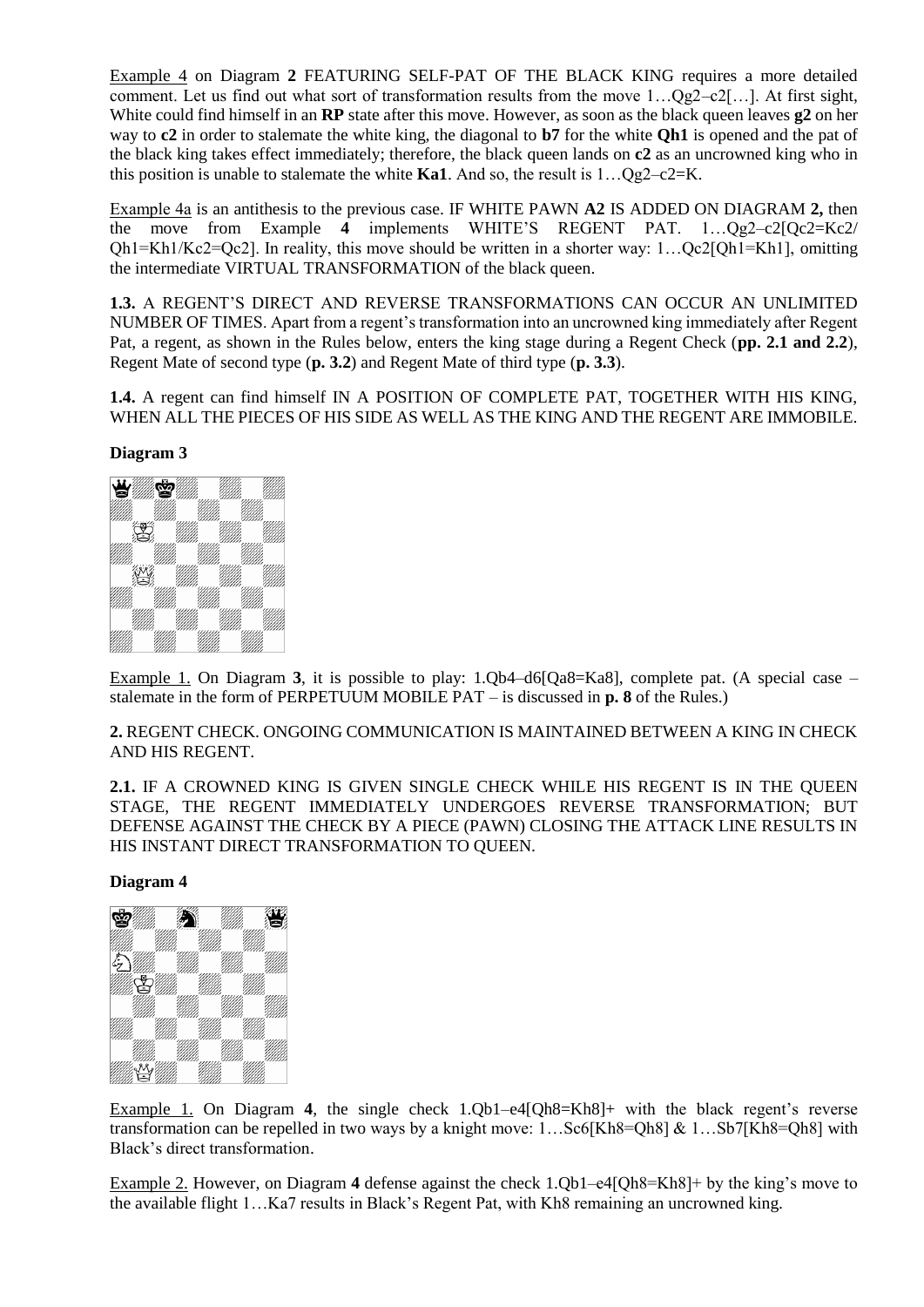**2.2.** A DOUBLE-TARGET REGENT CHECK IS A CHECK TO THE CROWNED KING (FIRST TARGET) AND THE REGENT (SECOND TARGET). IF PRIOR TO THAT CHECK THE REGENT WAS IN THE QUEEN STAGE, THEN, PURSUANT TO **P. 2.1** OF THE RULES, HE IS IMMEDIATELY TRANSFORMED INTO AN UNCROWNED KING.

Example 1. On Diagram **4**, a dual-target check arises after 1.Qb1–h1[Qh8=Kh8]++. The defenses are 1…Sc6[Kh8=Qh8] & 1…Sb7[Kh8=Qh8]. When a check to the crowned king has been removed (in case the king has at least one flight), the regent is duly transformed into queen.

Example 2. On Diagram **4**, add white **Bh1**, **Rg2** and **pawn g3**. After the move 1.Rh2[Qh8=Kh8]++ we observe a dual-target Regent Check from the white battery.

Example 3. The dual-target checks in Examples **1** and **2** cannot be repelled by the black king's retreat to **a7**, for that would result in Regent Pat and the uncrowned **Kh8** would remain in check after the end of the move.

**2.2.1.** ILLEGAL DEFENSES AGAINST A DUAL-TARGET REGENT CHECK.

IF IN CASE OF A DUAL-TARGET REGENT CHECK THE KING'S RETREAT LEADS TO HIS REGENT PAT, SUCH DEFENSE IS DEEMED ILLEGAL (SEE ALSO **P. 3.2** OF THE RULES BELOW). AN ATTEMPT TO PROTECT THE REGENT AS THE SECOND TARGET IS ALSO ILLEGAL IF THE CROWNED KING REMAINS IN CHECK AS THE FIRST TARGET.

**2.3.** FIXATION OF PHANTOM FLIGHT (**PF**) AND PHANTOM REGENT PAT (**PRP**) IN CASE OF A DUALTARGET CHECK.

Let us get back to **Example 3 in p. 2.2** of the Rules, where the flight **a7** appeared to be inaccessible to the black king. IN CASE OF A DUAL-TARGET CHECK, A SOUARE ADJACENT TO THE CROWNED KING IN CHECK WHICH IS NEITHER ATTACKED BY THE OPPONENT NOR BLOCKED BY AN OWN PIECE BUT IS IN FACT UNAVAILABLE AS THE KING'S FLIGHT BECAUSE OF THE NON-REMOVED CHECK TO THE REGENT IS REFERRED TO AS A FREE PHANTOM SQUARE, OR A PHANTOM FLIGHT. THE VIRTUAL PAT ON A PHANTOM FLIGHT IS CALLED PHANTOM REGENT PAT (**PRP**). A phantom flight can be designated by means of angle brackets – in this example, **<a7>**. *Conceptually, Phantom Flights are similar to squares that would be occupied by king and rook after a castling in classical chess if the castling were not illegal in view of the king's crossing of a square guarded by the opponent.*

#### **3.** REGENT MATE (**RM**).

IN REGENT CHESS, MATE CAN BE DELIVERED TO THE REGENT ALONE OR TO THE REGENT AND HIS KING SIMULTANEOUSLY. (As long as the regent is on the board, mate to the king alone is illegal. See **p. 7** of the Rules below). THERE ARE THREE TYPES OF REGENT MATE:

**3.1.** REGENT MATE OF FIRST TYPE (**RM-1**) – MATE TO THE REGENT ALONE, WHEN HIS CROWNED KING IS IN A REGENT PAT POSITION.



Example 1. In the position on Diagram **5**, it is clear that the stalemated **Ka8** is the crowned monarch, **Kc4** being an uncrowned one. At this point, mate can be delivered to the regent: 1.Bb3# (**RM-1**). (The attempt to mate the crowned king through 1.Bf3#?? is ILLEGAL! See below, **p. 7** of the Rules.)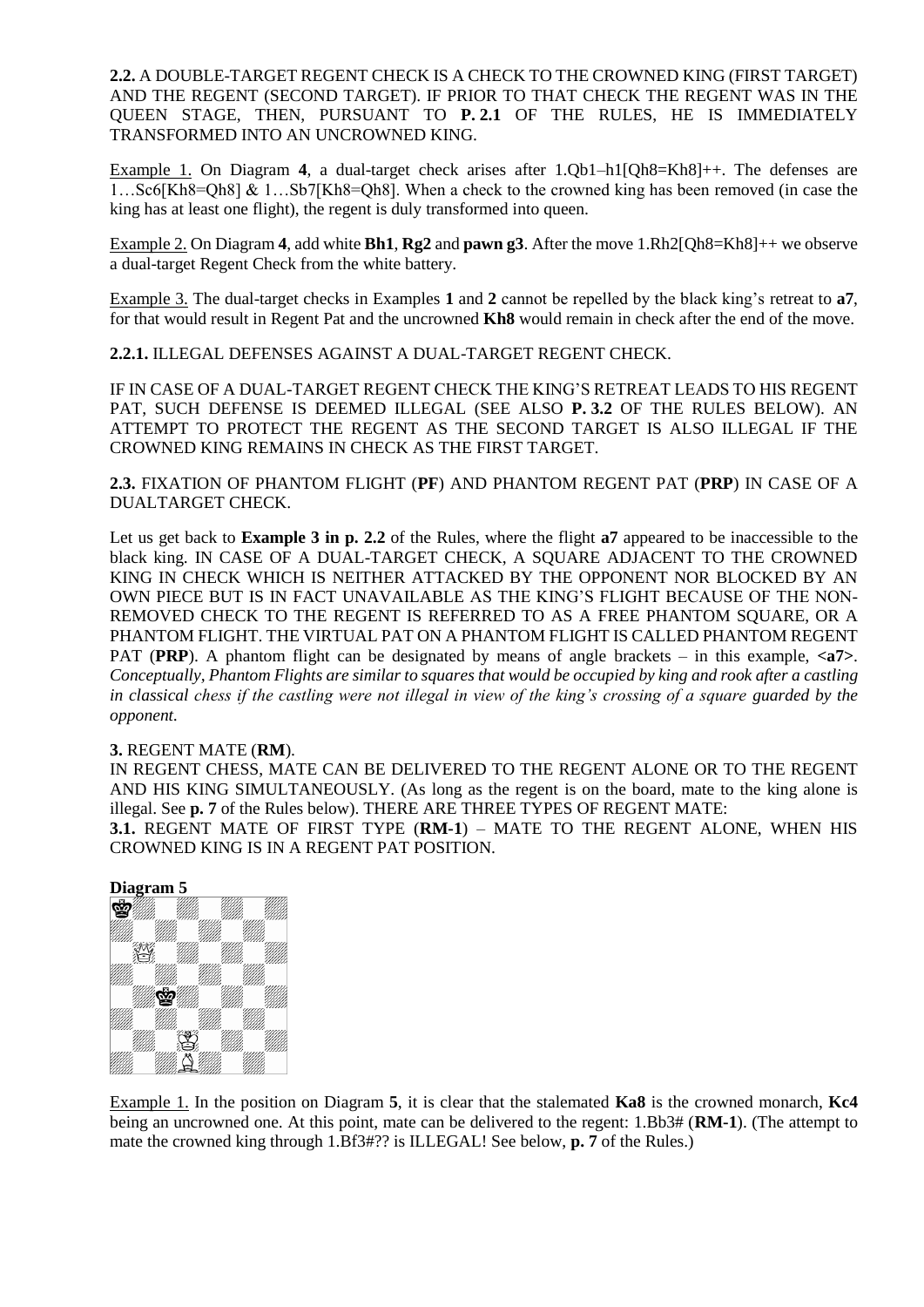### **Diagram 6**



Example 2. **RM-1** CAN ALSO BE DELIVERED BY A MOVE STALEMATING THE KING AND IMMEDIATELY MATING THE REGENT, WHICH IS TRANSFORMED FROM THE QUEEN STAGE TO THE UNCROWNED KING STAGE. On Diagram **6**, the following mate is possible: 1.Qf1– f8[Qa8=Ka8]# (**RM-1**).

Example 3. A DEFENSE AGAINST ATTEMPTED **RM-1** CAN CONSIST IN DEFENDING THE REGENT BY AN OWN PIECE, OR BY UNSTALEMATING THE OWN KING, OR BY CAPTURING THE OPPONENT'S ATTACKING PIECE.

The first two cases are shown on Diagram **6** with added **black Ba6**. Black can meet the check 1.Qf1– f8 [Qa8=Ka8]+ with 1…Ba6–c8[Ka8=Qa8]! & 1…Ba6–c4[Ka8=Qa8]!

**3.2.** REGENT MATE OF SECOND TYPE (**RM-2**) – SIMULTANEOUS MATE TO THE CROWNED KING AND THE REGENT. THIS IS A REGENT MATE DELIVERED BY A DUAL-TARGET REGENT CHECK (see **p. 2.2** of the Rules) AGAINST WHICH NO DEFENSE IS AVAILABLE. The first attack must deliver mate to the crowned king (as in classical chess), while the second attack simultaneously checks the regent which has just entered the king stage; the regent, just like in **p. 2.2.1** of the Rules, cannot be rescued by the possibility of being defended against the check without defending the crowned king.

### **Diagram 7**



Example 1. On Diagram **7,** Regent Mate of second type arises after 1.Ra1[Qc4=Kc4]# (**RM-2**) & 1.Ra8[Qc4=Kc4]# (**RM-2**).

**3.3.** REGENT MATE OF THIRD TYPE (**RM-3**) IS, IN CONSTRUCTIVE TERMS, THE MOST COMPLICATED ONE. **RM-3** is simultaneous mate to the crowned king and to the regent; it is a more complex modification of **RM-2**. THIS IS A DUAL-TARGET REGENT CHECK WITH THE PRESENCE OF ONE OR MORE PHANTOM FLIGHTS (see **p. 2.3** of the Rules) THAT CANNOT BE DEFENDED AGAINST. IN **RM-3**, SIMILAR TO **RM-2**, THE KING MUST BE MATED AND AT THE SAME TIME CHECK (OR MATE) MUST BE DELIVERED TO THE REGENT, WHO HAS JUST ENTERED THE KING STAGE.

Example 1. On Diagram **7**: 1.Rb5[Qc4=Kc4]#! (**RM-3**) & 1.Rd5[Qc4=Kc4]#! (**RM-3**). Both finales feature the Phantom Flight **<a4>.**

**4**. SLEEPING PAWN. PAWN IN THE PRINCE STAGE. PROMOTION OF PRINCE TO A NEW KING.

**4.1.** Before reaching the last-but-one rank  $(7<sup>th</sup>$  for White and  $2<sup>nd</sup>$  for Black), pawns behave like they do in classical chess. IF THE OWN REGENT IS IN THE QUEEN STAGE, A PAWN ON THE LAST-BUTONE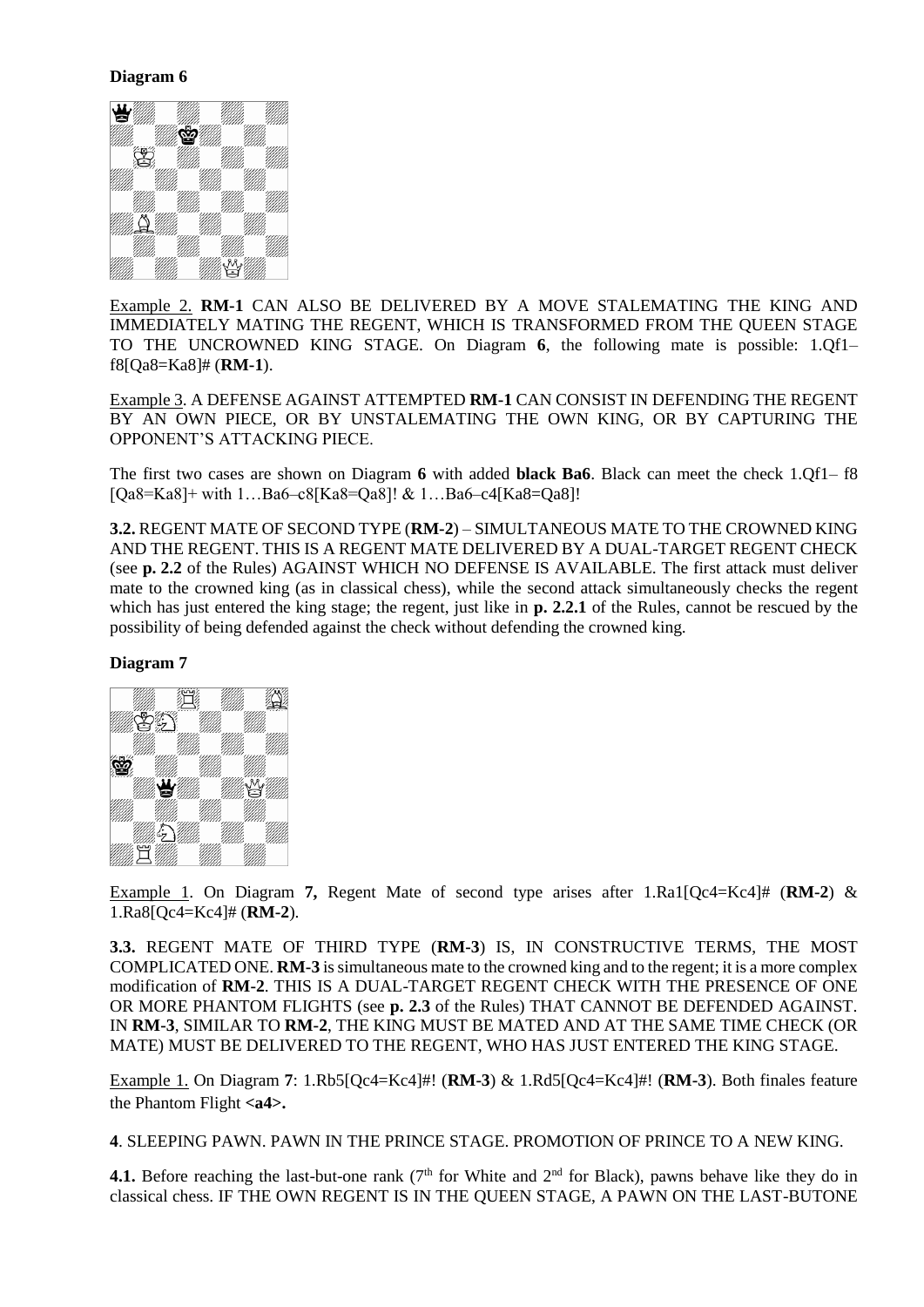RANK "FALLS ASLEEP." A SLEEPING PAWN LOSES THE RIGHT TO MAKE MOVES AS LONG AS IT SLEEPS, INCLUDING THE RIGHT TO GUARD DIAGONALLY ADJACENT SOUARES.

**4.2.** AS SOON AS THE OWN QUEEN HAS BEEN TRANSFORMED TO UNCROWNED KING, A SLEEPING PAWN IS TRANSFORMED INTO A PRINCE. This is indicated in a special way in the notation. (For example, the new stage of sleeping pawn  $g7$  is designated as follows:  $g7 = Pg7$ ). A PAWN-PRINCE IMMEDIATELY ACQUIRES THE RIGHT TO GUARD DIAGONALLY ADJACENT SQUARES AND TO MAKE A MOVE TO THE LAST RANK, TO A PROMOTION SQUARE, ON HIS SIDE'S NEXT TURN. If a regent returns to the queen stage, a pawn-prince again loses the right to activity and gets back to the sleeping pawn stage (**Pg7=g7**). SUCH DIRECT AND REVERSE TRANSFORMATIONS OF A PAWN ON THE LAST-BUT-ONE RANK CAN OCCUR, SIMILAR TO REGENT'S TRANSFORMATION, AN UNLIMITED NUMBER OF TIMES.

**4.3.** AFTER REACHING THE LAST RANK, A PAWN-PRINCE MUST PROMOTE TO A NEW KING WITHOUT DELAY (PROMOTION TO ANOTHER PIECE IS ILLEGAL!). IN SUCH CASE, THE OLD KING IS ANNIHILATED (REMOVED FROM THE CHESSBOARD). WHEN A SIDE'S OWN KING OR REGENT IS IN CHECK, A PRINCE'S PROMOTION TO A NEW KING IS FORBIDDEN, WITH BUT ONE EXCEPTION: A PRINCE CAN PROMOTE AT A POINT WHEN HIS KING OR REGENT IS IN CHECK IF THE PROMOTING MOVE IS A CAPTURE OF THE OPPONENT'S CHECKING PIECE. A PRINCE CANNOT PROMOTE ON A SQUARE GUARDED BY THE OPPONENT.

There can be several pawn-princes, but only one of them can be freely chosen by the respective side to promote to king.

#### **Diagram 8**



Example 1. On Diagram **8,** the crowned **Ka1** is stalemated; the piece on **c6** is a **regent**; and there is a **prince** on **a7**. The pawn-prince can be transformed to a new king by a four-stage move: 1.Pa7–a8=K[–Ka1/ Kc6=Qc6].

**5.** A NEW KING AND HIS PIECES UNDER CONDITIONS OF CHESS SYMBIOSIS:

**5.1**. CHESS SYMBIOSIS IS SYNCHRONOUS PLAY ACCORDING TO REGENT CHESS RULES AND CLASSICAL CHESS RULES FROM THE POINT WHEN ONE OF THE SIDES HAS A NEW KING ON THE CHESSBOARD.

**5.2**. AFTER THE EMERGENCE OF A NEW KING, THE RULE OF REGENT PAT IS CANCELED IN RESPECT OF HIM AND HIS QUEEN LOSES THE ABILITY TO BE TRANSFORMED. FROM NOW ON, his pawns can promote to any pieces other than king; the sleeping pawn and prince stages are canceled for them. The other side can deliver mate to the new king according to classical chess rules. AT THE SAME TIME, THE OPPONENT, WHO HAS RETAINED HIS OWN REGENT, CONTINUES TO ABIDE BY THE REGENT CHESS RULES. BUT THE SIDE WITH THE NEW KING CAN ONLY DELIVER A REGENT MATE TO ITS ADVERSARY.

**5.3.** IN CASE OF LOSS BY ONE OF THE SIDES OF ITS OWN REGENT IN THE QUEEN STAGE (IN THE PRESENCE OF THE OLD KING), BOTH SIDES WILL ABIDE BY **PP. 5.1 AND 5.2** OF THE RULES.

**5.4.** IF BOTH SIDES HAVE NEW KINGS AND/OR LOSE THEIR REGENTS (IN THE PRESENCE OF OLD KINGS), FURTHER GAME IS PLAYED ACCORDING TO CLASSICAL CHESS RULES.

**6.** ILLEGALITY OF SELFCHECK. SPECIFIC CASES OF ITS LEGALITY.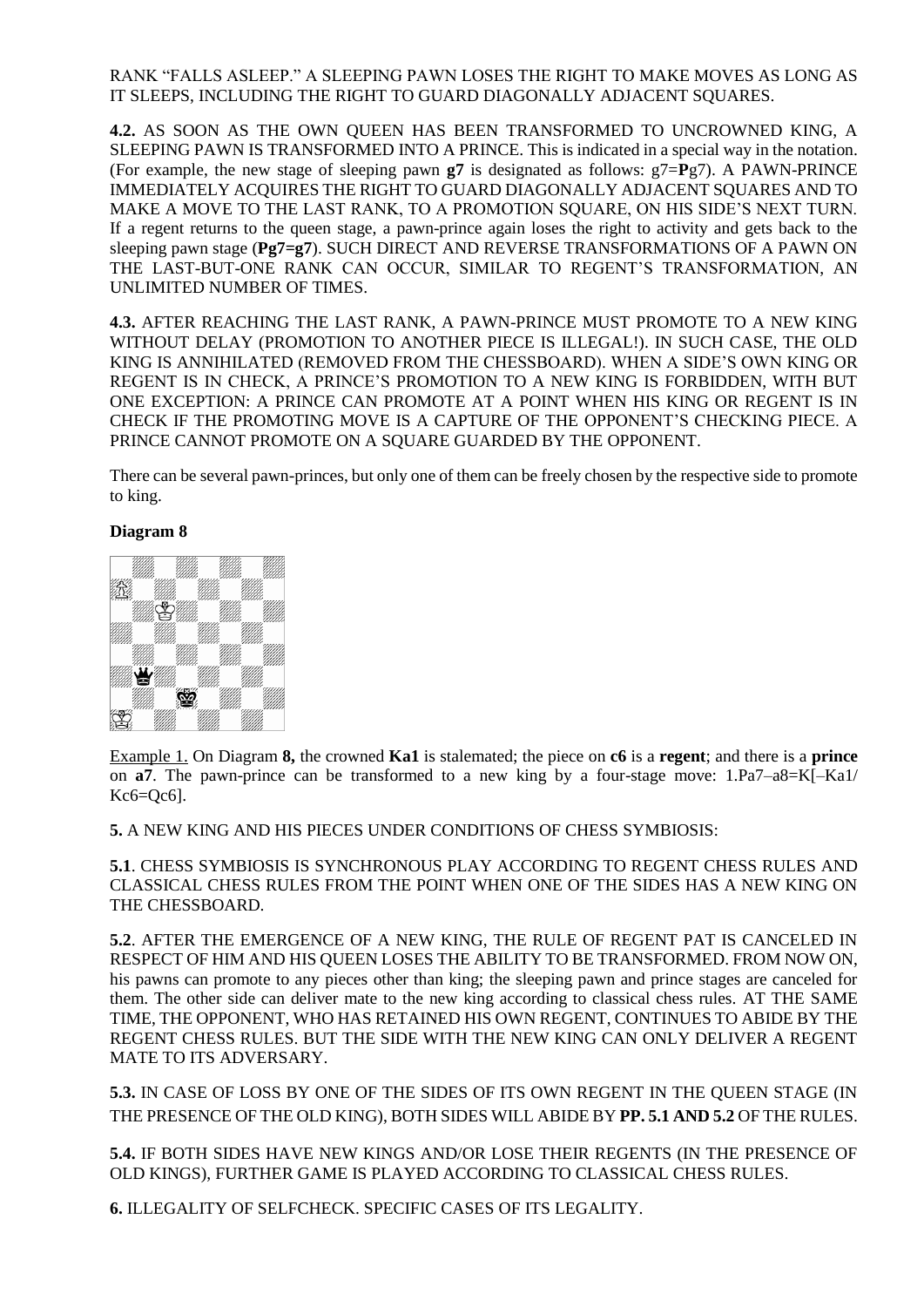**6.1.** IN CLASSICAL CHESS, SELFCHECKING IS NOT ALLOWED. One talks of selfcheck when there is no check before a move is made, but after an imaginary move of the side wishing to make such illegal move its king would be in check. THE SELFCHECK EFFECT IS ALSO ENCOUNTERED IN REGENT CHESS. HOWEVER, IN REGENT CHESS A MOVE DURING WHICH THE MOVING SIDE'S KING FINDS HIMSELF IN TEMPORARY CHECK, DURING AN INTERMEDIATE STAGE OF A COMPLEX MOVE, AS SHOWN BELOW, IS ALSO CONSIDERED ILLEGAL ON ACCOUNT OF SELFCHECK.

## **6.2.** SPECIFIC CASES OF SELFCHECK LEGALITY.

IN REGENT CHESS, SPECIFIC SITUATIONS ARE PROVIDED FOR WHEN A REGENT IN THE UNCROWNED KING STAGE IS ALLOWED TO FIND HIMSELF IN TEMPORARY CHECK DURING THE MOBILE STAGE OF HIS SIDE'S MOVE.

**6.2.1.** FIRST SPECIFIC CASE: A REGENT HAS THE RIGHT TO MOVE INTO CHECK FROM THE OPPONENT IF THAT MOVE RUINS THE POSITION OF REGENT PAT OF HIS KING; AFTER THAT ACTION, THE REGENT IS MMEDIATELY TRANSFORMED INTO QUEEN (Example **1**). HOWEVER, A REGENT MAY NOT MOVE INTOCHECK IF THAT MOVE IS MADE TO A SQUARE GUARDED BY THE OPPONENT'S CROWNED OR UNCROWNED KING (Example **2**).

#### **Diagram 9**



Example 1. On Diagram **9,** after the crowned white **Ka8** is stalemated, he can be unstalemated by his regent's move to a square guarded by Black: 1.Kc8–b7=Q[Qb1=Kb1]++.

Example 2. On Diagram **9**, shift the black  $Kg2$  to c6. In that case, the move 1.Kc8–b7=Q[Qb1=Kb1]++?? is illegal on account of violation of the king opposition prohibition.

**6.2.2.** SECOND SPECIFIC CASE: A REGENT HAS THE RIGHT TO MOVE INTO CHECK OF THE OPPONENT'S QUEEN IF THIS MOVE SIMULTANEOUSLY CREATES A REGENT PAT POSITION FOR THE OTHER SIDE'S KING AND HENCE CAUSES THE TRANSFORMATION OF THE OPPONENT'S QUEEN TO REGENT, THUS ELIMINATING THE CHECK.

#### **Diagram 9a**



Example 1. On Diagram **9a,** White can play 1.Kd5–c6[Qc1=Kc1/ Kc6=Qc6]+. And in abridged form, this move can be written down as follows: 1.Kd5–c6=Q [Qc1=Kc1]+.

**6.3.** THE SELFCHECK EFFECT HAS CERTAIN PECULIARITIES IN POSITIONS WITH CROSSCHECKS, WHEN THE FIRST CHECK IS DELIVERED BY THE OPPONENT'S REGENT IN THE QUEEN STAGE.

Here are a few characteristic examples.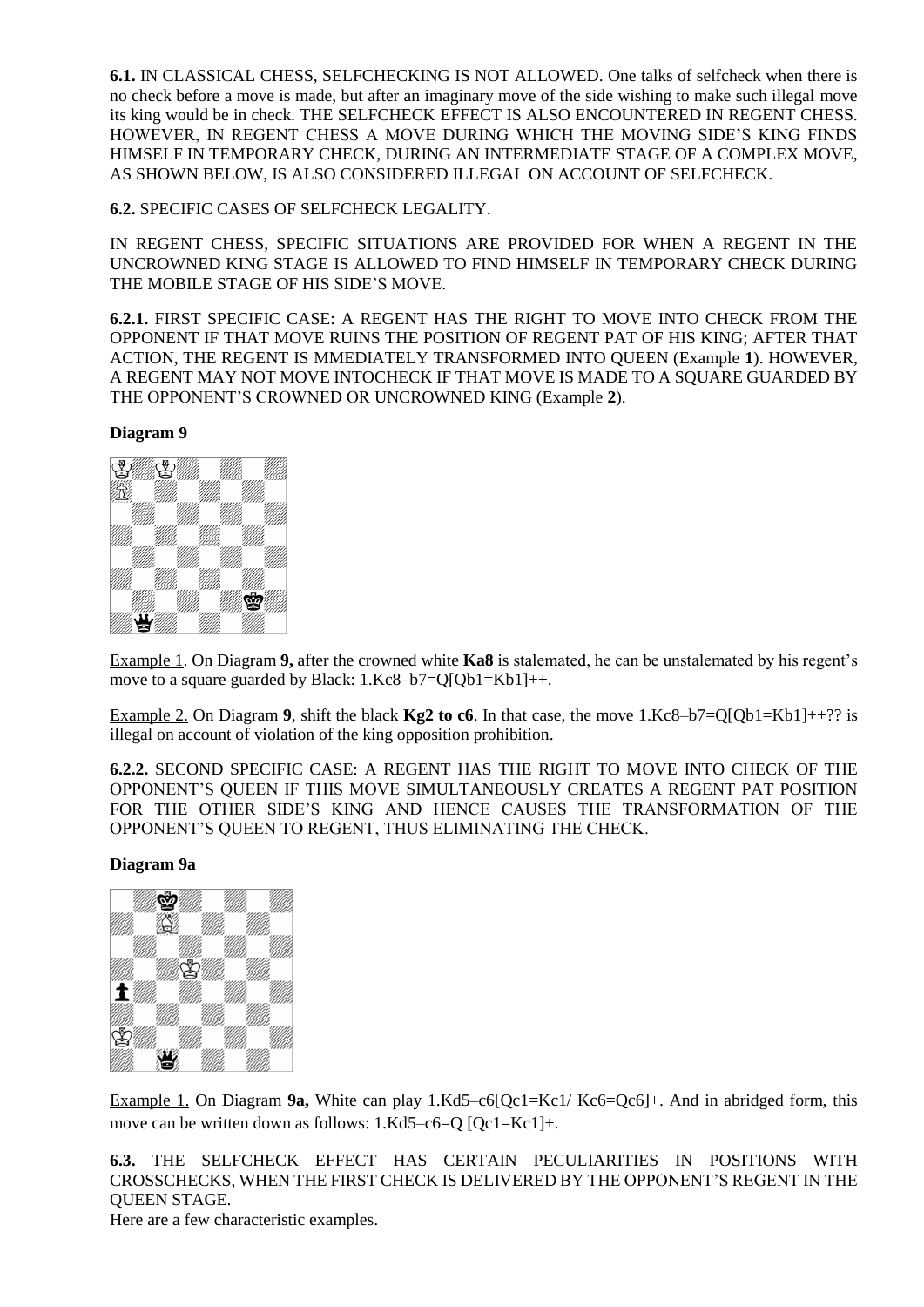**6.3.1.** CHECK FROM THE OPPONENT'S QUEEN TO THE KING (OR REGENT) CAN BE MET WITH REGENT MATE OF FIRST OR SECOND TYPE (when the opponent's king has no flights in the final position).

Examples 1–3. On Diagram **7**, in response to dual-target check 1…Qc4–e4[Qg4=Kg4]++ White has the following possibilities to mate Black: 2.Rb4[Qe4=Ke4/Kg4=Qg4] (**RM-1**), 2.Ra1[Qe4=Ke4/Kg4=Qg4]# (**RM-2**) & 2.Ra8[Qe4=Ke4/Kg4=Qg4]# (**RM-2**).

**6.3.2**. CHECK FROM THE OPPONENT'S QUEEN TO THE CROWNED KING (REGENT) CAN BE MET WITH MATE OF THIRD TYPE WITH PHANTOM FLIGHT(S) ONLY IF THE KING FACING CHECK CAN BE PROTECTED AGAINST IT BY HIS OWN PIECE.

Example 1. On Diagram 7, after dual-target check 1...  $Oc4 - e4[Og4=Kg4]+$  White can close the line of check: 2.Rd5[Qe4=Ke4/Kg4=Qg4]# – **RM-3** with Phantom Flight **<a4>.**

Example 2. However, in Example **1** on Diagram **7** after 1…Qc4–e4[Qg4=Kg4]++ WHITE'S ATTEMPT TO RESPOND WITH A **RM-3** FINALE WITHOUT DIRECT CLOSING OF THE LINE OF THE CHECK FROM THE OPPONENT'S QUEEN WOULD BE ILLEGAL: 2.Rb5[Qe4=Ke4/ Kg4= Qg4]#??

COMMENT: After the imaginary move of the checked black king to a4 (so as to determine whether or not this is a Phantom Flight for Black), pursuant **to p. 2.1** of the Rules, intermediate transformations would immediately take place on the board – there would emerge a black **Qе4** and a white uncrowned **Kg4**; and at that point the white **Kb7** and his regent would for a moment find themselves in double selfcheck  $(2...Ka4[Ke4=Oe4+/Og4=Kg4]++?$ ?).

In this example, White's selfcheck does not arise AT ONCE; INSTEAD, IT IS ENCOUNTERED AMID THE INTERMEDIATE VIRTUAL TRANSFORMATIONS, i.e. is of a HIDDEN nature.

#### **Diagram 10**



Example 3. On Diagram **10**, the situation is close to that in Example **2**. After the preceding 1…Kс5–c4=Q [e2=Pe2/Qh4=Kh4]+ the white king is stalemated and his regent, now in the king phase, is in check. AT THIS POINT, 2.Re5[Qc4=Kc4/Pe2=e2/Kh4=Qh4]#?? would be ILLEGAL, because the black king's imaginary retreat to а4 would be followed by intermediate transformations [Kc4=Qc4/e2=Pe2 – again Regent Pat for White/Oh4=Kh4], with hidden selfcheck to the white regent. If at this point the regent h4 were not facing check from Black, then it would be possible to play 2 Re5[…]+.

#### **Diagram 10a**



Example 4. Diagram **10a** contrastingly changes the scenario of the previous Example **3** after the exchange of places by the **white regent** and **rook**. After the preceding move 1…Kc5–c4=Q [e2=Pe2/ Qb8=Kb8] White can deliver mate through 2.Re5[Qc4=Kc4/ Pe2=e2/Kb8=Qb8]#! Now, in case of virtual retreat of **Ka5** to the Phantom Flight **<a4>** – Ka4[Kc4=Qc4/e2=Pe2/Qb8=Kb8]?? – there would be no hidden "selfcheck" to the white regent.

**6.3.3.** THE SIDE TRYING TO DELIVER CHECK WITH HIS QUEEN CAN ALSO FIND ITSELF IN SELFCHECK.

Examples of illegal moves with hidden selfcheck are presented on Diagram **12**:

Example 1. ILLEGAL TO PLAY 1.Qb1–d1[Qc8=Kc8/the sleeping pawn is awakened – e2=**Pe2**/Qd1=**Kd1**]?? – with selfcheck to the white regent **d1** from the pawn-prince!

Example 2. ILLEGAL TO PLAY 1.0b1–c2[Qc8=Kc8 – the black regent is in check/  $e2=Pe2$  – the white king is stalemated/ Qc2=Kc2/ Kc8= **Qc8+**]?? – selfcheck to the white regent **c2**!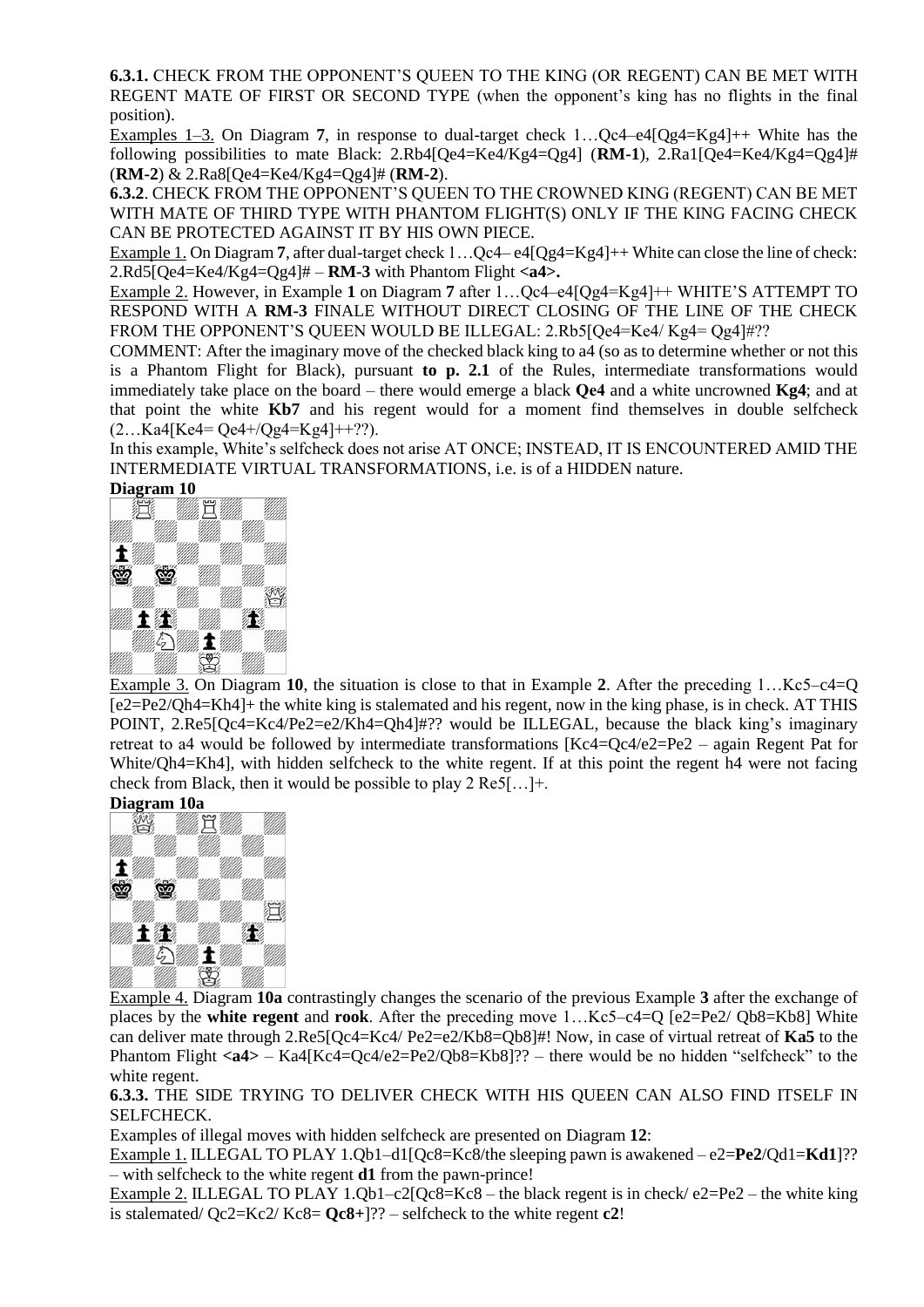Example 3. ILLEGAL TO PLAY 1.Qb1–b3(1.Qb4, 1.Qb5) [Qc8=Kc8/ e2=Pe2/Qb3(b4,b5)= **Kb3(b4,b5)**]?? – selfcheck with violation of the king opposition prohibition!

The analogous Example 3а brings us back to Diagram **2**. It would be ILLEGAL TO PLAY 1.Qg2–b2(a2)+?? because the black queen after the stalemating of his king would land on those squares as an uncrowned king and by doing so violate the ban on kings' opposition.

(The examples in **p. 6.3.3** focus on the specifics of PAT PERPETUUM MOBILE and make it easier to understand those especifics – see **p. 8** of the Rules below).

**7.** AS ALREADY MENTIONED (**p. 3** of the Rules), MATE TO THE CROWNED KING ALONE (WHILE HIS REGENT IS STILL ON THE BOARD) IS ILLEGAL IN REGENT CHESS.

Below are some examples of illegal mates of this sort.



Example 1. On Diagram **11**, the attempt to deliver mate through 1.Qf1–f8[Qa8=Ka8]#?? is ILLEGAL. Example 2. If on Diagram **11 Bb5 is shifted to с4**, the move 1.Qf8[Qa8=Ka8]+?? remains ILLEGAL because of the selfcheck effect. (For comparison, see the contrasting **Example 2, p. 3.1** of the Rules).

Example 2a brings us back to Diagram **3.** In a position resembling **Example 2 p.7**, the check 1.Qb4–f8 [Qa8=Ka8]+?? is ILLEGAL here because of Black's selfcheck.

#### **8**. PAT PERPETUUM MOBILE (**PPM**).

THIS IS A SITUATION IN REGENT CHESS WHEN, AS A RESULT OF RECIPROCAL STANDOFF, THE WHITE AND BLACK REGENTS (AS WELL AS THEIR PAWN-PRINCES) LOSE THE ABILITY TO STOP AT A CERTAIN STAGE OF THEIR TRANSFORMATIONS. MERRY-GO-ROUND TRANSFORMATIONS EMERGE, IN WHICH BOTH REGENTS AS WELL AS ALL OTHER PIECES KEEP STANDING STILL. PPM IS INTERPRETED AS A DRAWN POSITION. IN CASE OF ATTEMPTED PPM, NO SELFCHECK EFFECT IS ALLOWED (compare with the examples in **p. 6.3.3** of the Rules).



Example 1. On Diagram **12**, the **PPM** mechanism is launched by the mobile stage: **1. Qb1–b2[…]!** – and it immediately leads to the transformational stage with endless internal dynamics. The logic of this 6-stroke cycle is as follows: the white queen, causing a Regent Pat position for the black **Ka4**, brings about the black queen's transformation to  $Kc8$ ;  $\rightarrow$  the sleeping black **pawn e2** is transformed into a **pawn-prince** and takes the squares **d1** and **f1** under control, thus stalemating the white  $Kef$ ;  $\rightarrow$  White's stalemating leads to the transformation of the **Qb2** to uncrowned king;  $\rightarrow$  the black **Ka4** is unstalemated;  $\rightarrow$  the black **Kc8** returns to the queen **stage**;  $\rightarrow$  the **Pe2** is transformed into a sleeping pawn and thus unguards the squares **d1** and **f1**, **unstalemating the Ke1;**  $\rightarrow$  the white **Kb2 is transformed into queen**;  $\rightarrow$  and then the cycle is repeated ... In notation, those cyclic transformations look like this: 1.Qb1–b2 [Qc8=Kc8/e2=Pe2/Qb2=Kb2/ Kc8=Qc8/ Pe2=e2/Kb2=Qb2, etc.] Drawn by stalemate!

**9.** REGENT CASTLING, A REGENT IN THE KING PHASE HAS THE RIGHT TO CASTLE ONCE, SIMILAR TO THE CROWNED KING, IF NEITHER THE REGENT NOR THE RESPECTIVE ROOK MOVED. In this case, it should be borne in mind that the regent had to stand still regardless of his transformation stage. Castling is performed according to the requirements of classical chess. Quite naturally,